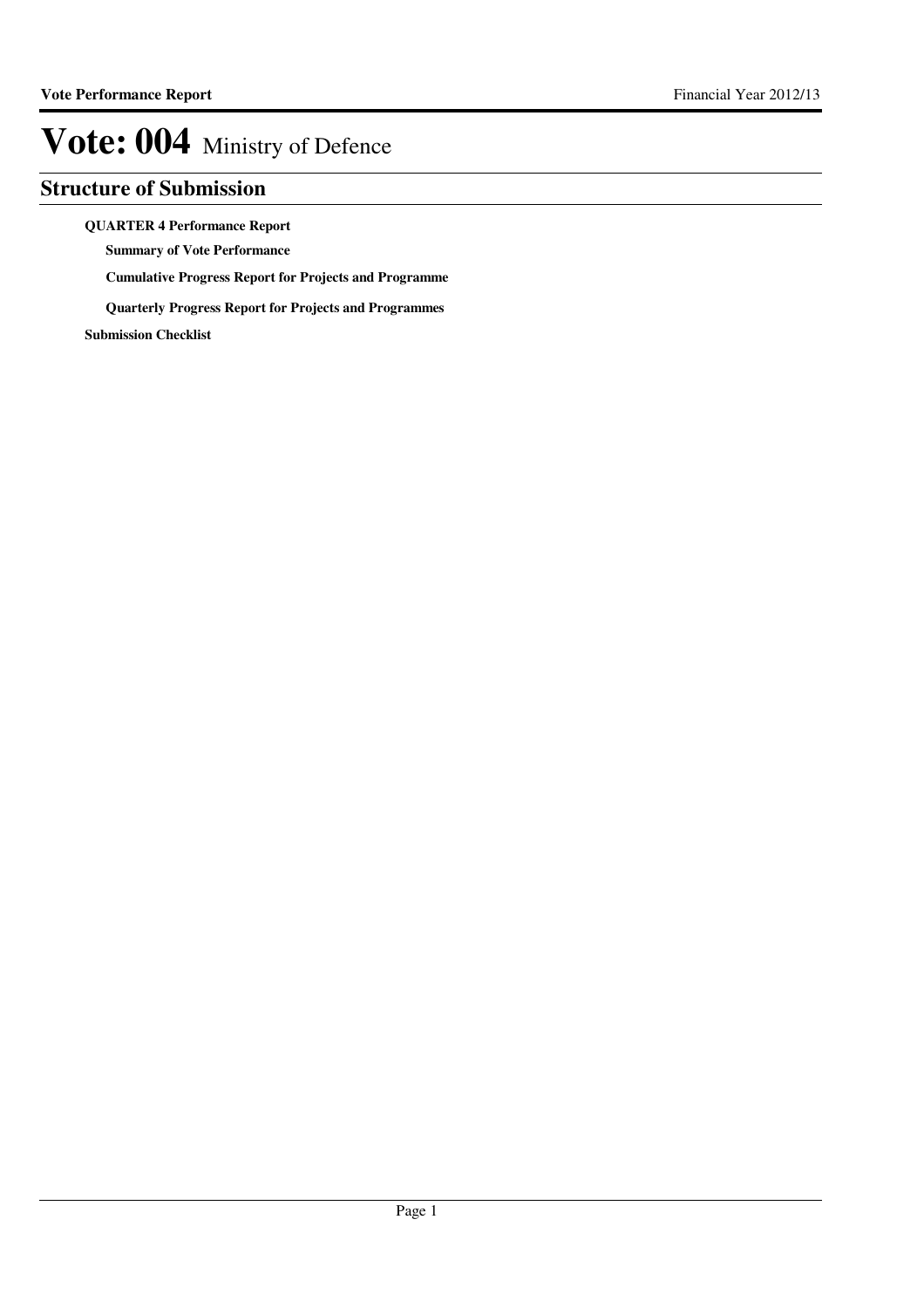### **QUARTER 4: Highlights of Vote Performance**

### *V1: Summary of Issues in Budget Execution*

*This section provides an overview of Vote expenditure*

**(i) Snapshot of Vote Releases and Expenditures**

Table V1.1 below summarises cumulative releases and expenditures by the end of the quarter:

#### **Table V1.1: Overview of Vote Expenditures (UShs Billion)**

|                       | <i>(i)</i> Excluding Arrears, Taxes | Approved<br><b>Budget</b> | <b>Cashlimits</b><br>by End | <b>Released</b><br>by End | <b>Spent by</b><br>End Jun | % Budget<br><b>Released</b> | % Budget<br><b>Spent</b> | % Releases<br><b>Spent</b> |
|-----------------------|-------------------------------------|---------------------------|-----------------------------|---------------------------|----------------------------|-----------------------------|--------------------------|----------------------------|
|                       | Wage                                | 325.147                   | N/A                         | 325.051                   | 325.051                    | $100.0\%$                   | $100.0\%$                | 100.0%                     |
| Recurrent             | Non Wage                            | 230.144                   | 230.144                     | 273.144                   | 272.915                    | 118.7%                      | 118.6%                   | 99.9%                      |
|                       | GoU                                 | 103.395                   | 103.395                     | 103.395                   | 103.395                    | $100.0\%$                   | $100.0\%$                | 100.0%                     |
| Development           | Ext Fin.                            | 245.273                   | N/A                         | 245.274                   | 245.274                    | 100.0%                      | $100.0\%$                | 100.0%                     |
|                       | <b>GoU</b> Total                    | 658.686                   | 333.539                     | 701.590                   | 701.360                    | $106.5\%$                   | $106.5\%$                | $100.0\%$                  |
|                       | <b>Total GoU+Ext Fin. (MTEF)</b>    | 903.959                   | N/A                         | 946.863                   | 946.634                    | $104.7\%$                   | $104.7\%$                | $100.0\%$                  |
| ( <i>ii</i> ) Arrears | Arrears                             | 0.000                     | N/A                         | 0.000                     | 0.000                      | N/A                         | N/A                      | N/A                        |
| and Taxes             | Taxes                               | 10.000                    | N/A                         | 0.006                     | 0.006                      | $0.1\%$                     | $0.1\%$                  | $100.0\%$                  |
|                       | <b>Total Budget</b>                 | 913.959                   | 333.539                     | 946.869                   | 946.640                    | $103.6\%$                   | $103.6\%$                | $100.0\%$                  |

*\* Donor expenditure information available*

*\*\* Non VAT on capital expenditure*

The table below shows cumulative releases and expenditures to the Vote by Vote Function :

#### **Table V1.2: Releases and Expenditure by Vote Function\***

| <b>Billion Uganda Shillings</b>               | Approved<br><b>Budget</b> | <b>Released</b> | <b>Spent</b> | Released  | % Budget % Budget<br><i>Spent</i> | $\%$<br>Releases<br><b>Spent</b> |  |
|-----------------------------------------------|---------------------------|-----------------|--------------|-----------|-----------------------------------|----------------------------------|--|
| VF:1101 National Defence (UPDF)               | 888.94                    | 931.94          | 931.71       | $104.8\%$ | $104.8\%$                         | $100.0\%$                        |  |
| VF:1149 Policy, Planning and Support Services | 15.02                     | 14.92           | 14.92        | 99.4%     | $99.4\%$                          | $100.0\%$                        |  |
| <b>Total For Vote</b>                         | 903.96                    | 946.86          | 946.63       | $104.7\%$ | $104.7\%$                         | $100.0\%$                        |  |

*\* Excluding Taxes and Arrears*

#### **(ii) Matters to note in budget execution**

The ministry has over performed on the budget by 48.9bn/=. These are outstanding bills on the food, fuel, clothing, maintenance of vehicles, Hired transport and electricity bills. There is need for Government to address the areas of underfunding on the Ministry's budget.

#### **Table V1.3: High Unspent Balances and Over-Expenditure in the Domestic Budget (Ushs Bn)**

| $(i)$ Major unpsent balances                                        |
|---------------------------------------------------------------------|
|                                                                     |
| (ii) Expenditures in excess of the original approved budget         |
|                                                                     |
| <b>Programs and Projects</b>                                        |
| VF: 1101 National Defence (UPDF)                                    |
| <b>31.56Bn Shs</b> Programme/Project: 02<br><b>UPDF</b> Land forces |
| Reason:                                                             |
|                                                                     |
|                                                                     |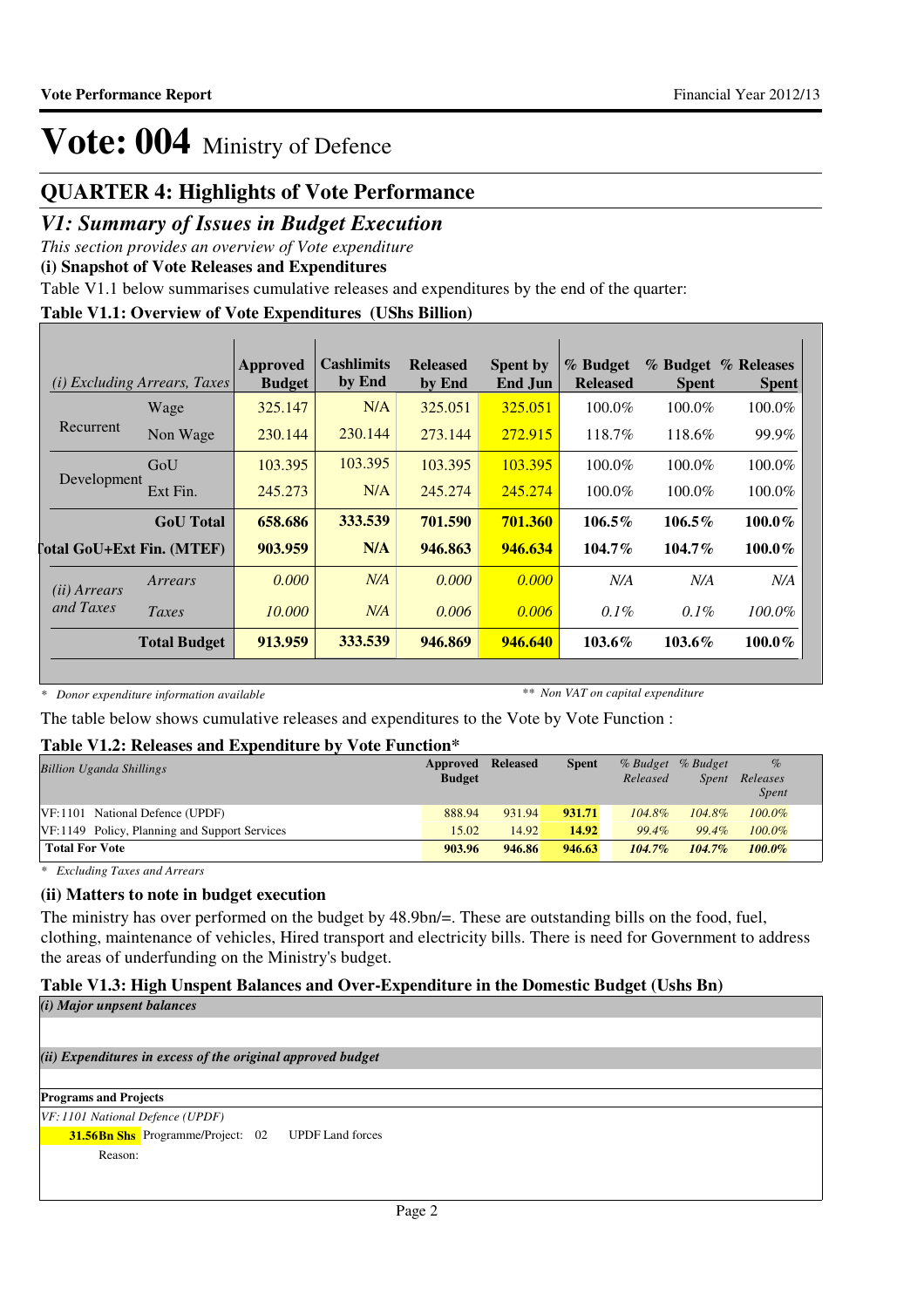## **QUARTER 4: Highlights of Vote Performance**

*VF: 1101 National Defence (UPDF)*

**11.21Bn Shs** Programme/Project: 03 UPDF Airforce Reason:

*\* Excluding Taxes and Arrears*

### *V2: Performance Highlights*

*This section provides highlights of output performance, focusing on key outputs and actions impelemented to improve section performance.*

| <i>Vote, Vote Function</i><br><b>Key Output</b>                | <b>Approved Budget and</b><br><b>Planned outputs</b>                                                                                                                                                                                                         |         | <b>Cumulative Expenditure</b><br>and Performance                                                                                                                                                                                                                |         | <b>Status and Reasons for</b><br>any Variation from Plans |           |
|----------------------------------------------------------------|--------------------------------------------------------------------------------------------------------------------------------------------------------------------------------------------------------------------------------------------------------------|---------|-----------------------------------------------------------------------------------------------------------------------------------------------------------------------------------------------------------------------------------------------------------------|---------|-----------------------------------------------------------|-----------|
| Vote Function: 1101 National Defence (UPDF)                    |                                                                                                                                                                                                                                                              |         |                                                                                                                                                                                                                                                                 |         |                                                           |           |
| <b>Output: 110102</b>                                          | <b>Logistical support</b>                                                                                                                                                                                                                                    |         |                                                                                                                                                                                                                                                                 |         |                                                           |           |
| Description of Performance: Logistics procured and             | delivered to quality, quantity<br>and time; Aircrafts refurbished,<br>maintained and operated.                                                                                                                                                               |         | The ministry procured logistical<br>supplies in terms of;<br>- Food at a cost of 52.4bn<br>- Fuel worth 18.598bn<br>- Electricity worth 26.968bn<br>- Water utilities- 3.6bn<br>- Uniforms- 19.258bn<br>- Telecommunication - 2.629bn<br>- Hired transport-845m |         |                                                           |           |
| <b>Output Cost:</b>                                            | UShs Bn:                                                                                                                                                                                                                                                     | 81.727  | UShs Bn:                                                                                                                                                                                                                                                        | 122.499 | % Budget Spent:                                           | 149.9%    |
| <b>Output: 110104</b>                                          | <b>Classified UPDF support/ Capability consolidation</b>                                                                                                                                                                                                     |         |                                                                                                                                                                                                                                                                 |         |                                                           |           |
| <i>Description of Performance:</i> - Assorted Strategic weapon | systems acquired and<br>Information gathered                                                                                                                                                                                                                 |         | - Assorted strategic weapon<br>systems were acquired at a cost<br>of 124.202bn<br>- Information was gathered                                                                                                                                                    |         |                                                           |           |
| <b>Output Cost:</b>                                            | UShs Bn:                                                                                                                                                                                                                                                     | 128.489 | UShs Bn:                                                                                                                                                                                                                                                        |         | 130.489 % Budget Spent:                                   | 101.6%    |
| <b>Output: 110105</b>                                          | <b>Force welfare</b>                                                                                                                                                                                                                                         |         |                                                                                                                                                                                                                                                                 |         |                                                           |           |
| Description of Performance: Pay salaries on time; Pay          | allowances; Provide medicare;<br>Welfare projects (WaSACCO,<br>Defence Forces Shop, UPDF<br>spouses) implemented; Formal<br>Education programmes<br>implemented, Pension and<br>gratuity for troops processed,<br>Decent burials provided for the<br>troops. |         | - 12 months salary was paid on<br>time<br>- Medical services including<br>drugs from NMS were provided<br>adequately<br>- Formal Education was<br>provided as planned in the 4qtrs<br>to the troops children                                                    |         |                                                           |           |
| <b>Output Cost:</b>                                            | UShs Bn:                                                                                                                                                                                                                                                     | 536.445 | UShs Bn:                                                                                                                                                                                                                                                        |         | 536.446 % Budget Spent:                                   | 100.0%    |
| <b>Output: 110106</b>                                          | <b>Train to enhance combat readiness</b>                                                                                                                                                                                                                     |         |                                                                                                                                                                                                                                                                 |         |                                                           |           |
| Description of Performance: UPDF training programme            | Implemented. The courses are<br>leadership courses.Pilots and<br>other technical staff trained in<br>Airforce                                                                                                                                                |         | Annual UPDF local and<br>international training<br>specialised, advanced, basic and programme was implemented                                                                                                                                                   |         |                                                           |           |
| <b>Output Cost:</b>                                            | UShs Bn:                                                                                                                                                                                                                                                     | 13.676  | UShs Bn:                                                                                                                                                                                                                                                        |         | 13.675 % Budget Spent:                                    | $100.0\%$ |
| <b>Vote Function Cost</b>                                      | <b>UShs Bn:</b>                                                                                                                                                                                                                                              |         | 888.943 UShs Bn:                                                                                                                                                                                                                                                |         | 931.714 % Budget Spent:                                   | 104.8%    |
| Vote Function: 1149 Policy, Planning and Support Services      |                                                                                                                                                                                                                                                              |         |                                                                                                                                                                                                                                                                 |         |                                                           |           |
| <b>Vote Function Cost</b>                                      | <b>UShs Bn:</b>                                                                                                                                                                                                                                              |         | 15.016 UShs Bn:                                                                                                                                                                                                                                                 |         | 14.920 % Budget Spent:                                    | 99.4%     |
| <b>Cost of Vote Services:</b>                                  | UShs Bn:                                                                                                                                                                                                                                                     |         | 903.959 UShs Bn:                                                                                                                                                                                                                                                |         | 946.634 % Budget Spent:                                   | 104.7%    |

#### **Table V2.1: Key Vote Output Indicators and Expenditures\***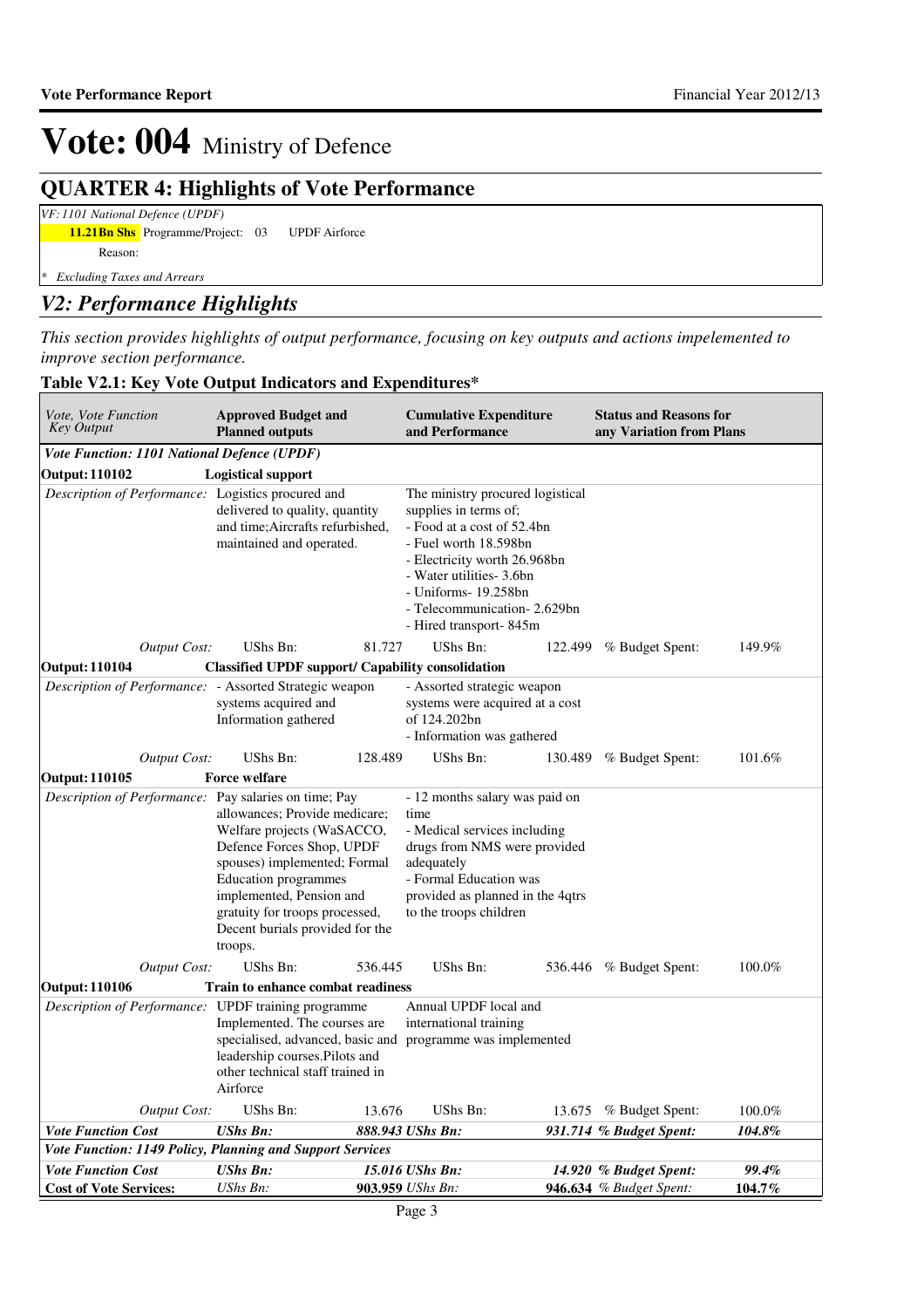## **QUARTER 4: Highlights of Vote Performance**

*\* Excluding Taxes and Arrears*

### **Table V2.2: Implementing Actions to Improve Vote Performance**

| <b>Planned Actions:</b>                                                                         | <b>Actual Actions:</b>                                                | <b>Reasons for Variation</b> |
|-------------------------------------------------------------------------------------------------|-----------------------------------------------------------------------|------------------------------|
| Vote: 004 Ministry of Defence                                                                   |                                                                       |                              |
| Vote Function: 1101 National Defence (UPDF)                                                     |                                                                       |                              |
| There is need for increment in funding<br>levels of MOD MTEF to avoid<br>supplimentary requests | A supplementary was sought                                            | N/A                          |
| Vote Function: 1149 Policy, Planning and Support Services                                       |                                                                       |                              |
| -Strengthen Finance and Procurement<br>functions in the Units                                   | -Strengthened Finance and<br><b>Procurement functions</b>             | N/A                          |
| Vote: 004 Ministry of Defence                                                                   |                                                                       |                              |
| Vote Function: 1101 National Defence (UPDF)                                                     |                                                                       |                              |
| Secure and title all UPDF Land                                                                  | Secured and titled all UPDF Land                                      | N/A                          |
| Build more health facilities in UPDF and<br>improve the existing ones                           | Built more health facilities in UPDF and<br>improve the existing ones | N/A                          |

### *V3: Details of Releases and Expenditure*

*This section provides a comprehensive summary of the outputs delivered by the Vote and further details of Vote expenditures by Vote Function and Expenditure Item.*

### **Table V3.1: GoU Releases and Expenditure by Output\***

| <b>Billion Uganda Shillings</b>                                  | Approved      | <b>Released</b> | <b>Spent</b> | $%$ GoU       | $%$ GoU       | $%$ GoU      |
|------------------------------------------------------------------|---------------|-----------------|--------------|---------------|---------------|--------------|
|                                                                  | <b>Budget</b> |                 |              | <b>Budget</b> | <b>Budget</b> | Releases     |
|                                                                  |               |                 |              | Released      | Spent         | <i>Spent</i> |
| VF:1101 National Defence (UPDF)                                  | 643.67        | 686.67          | 686.44       | $106.7\%$     | 106.6%        | 100.0%       |
| Class: Outputs Provided                                          | 540.27        | 583.27          | 583.05       | 108.0%        | 107.9%        | 100.0%       |
| 110102 Logistical support                                        | 81.73         | 122.73          | 122.50       | $150.2\%$     | 149.9%        | 99.8%        |
| 110103 Other areas (Legal, CISM and Bank Charges)                | 1.40          | 1.40            | 1.40         | $100.0\%$     | $100.0\%$     | 100.0%       |
| 110104 Classified UPDF support/ Capability consolidation         | 128.49        | 130.49          | 130.49       | $101.6\%$     | 101.6%        | 100.0%       |
| 110105 Force welfare                                             | 314.98        | 314.98          | 314.98       | $100.0\%$     | 100.0%        | 100.0%       |
| 110106 Train to enhance combat readiness                         | 13.68         | 13.68           | 13.68        | $100.0\%$     | 100.0%        | 100.0%       |
| Class: Capital Purchases                                         | 103.39        | 103.39          | 103.39       | $100.0\%$     | $100.0\%$     | 100.0%       |
| 110171 Acquisition of Land by Government                         | 1.12          | 1.12            | 1.12         | $100.0\%$     | $100.0\%$     | 100.0%       |
| 110172 Government Buildings and Administrative Infrastructure    | 16.41         | 16.41           | 16.41        | $100.0\%$     | 100.0%        | 100.0%       |
| 110175 Purchase of Motor Vehicles and Other Transport Equipment  | 5.16          | 5.16            | 5.16         | $100.0\%$     | 100.0%        | 100.0%       |
| 110177 Purchase of Specialised Machinery & Equipment             | 80.53         | 80.53           | 80.53        | $100.0\%$     | $100.0\%$     | $100.0\%$    |
| 110178 Purchase of Office and Residential Furniture and Fittings | 0.17          | 0.17            | 0.17         | 100.0%        | 100.0%        | 100.0%       |
| VF:1149 Policy, Planning and Support Services                    | 15.02         | 14.92           | 14.92        | 99.4%         | 99.4%         | 100.0%       |
| Class: Outputs Provided                                          | 15.02         | 14.92           | 14.92        | 99.4%         | 99.4%         | 100.0%       |
| 114901 Policy, consultation, planning and monitoring services    | 0.78          | 0.69            | 0.69         | 87.8%         | 87.8%         | 100.0%       |
| 114902 Ministry Support Services (Finance and Administration)    | 14.23         | 14.23           | 14.23        | $100.0\%$     | 100.0%        | $100.0\%$    |
| <b>Total For Vote</b>                                            | 658.69        | 701.59          | 701.36       | $106.5\%$     | 106.5%        | 100.0%       |

*\* Excluding Taxes and Arrears*

### **Table V3.2: 2012/13 GoU Expenditure by Item**

| <b>Billion Uganda Shillings</b>       | Approved<br><b>Budget</b> | <b>Releases</b> | Expend-<br>iture | % Budged<br><b>Released</b> | % Budget<br><b>Spent</b> | %Releases<br><b>Spent</b> |
|---------------------------------------|---------------------------|-----------------|------------------|-----------------------------|--------------------------|---------------------------|
| <b>Output Class: Outputs Provided</b> | 555.29                    | 598.19          | 597.97           | $107.7\%$                   | $107.7\%$                | $100.0\%$                 |
| 211101 General Staff Salaries         | 325.15                    | 325.05          | 325.05           | 100.0%                      | 100.0%                   | $100.0\%$                 |
| 211103 Allowances                     | 6.33                      | 6.33            | 6.33             | 100.0%                      | 100.0%                   | $100.0\%$                 |

N/A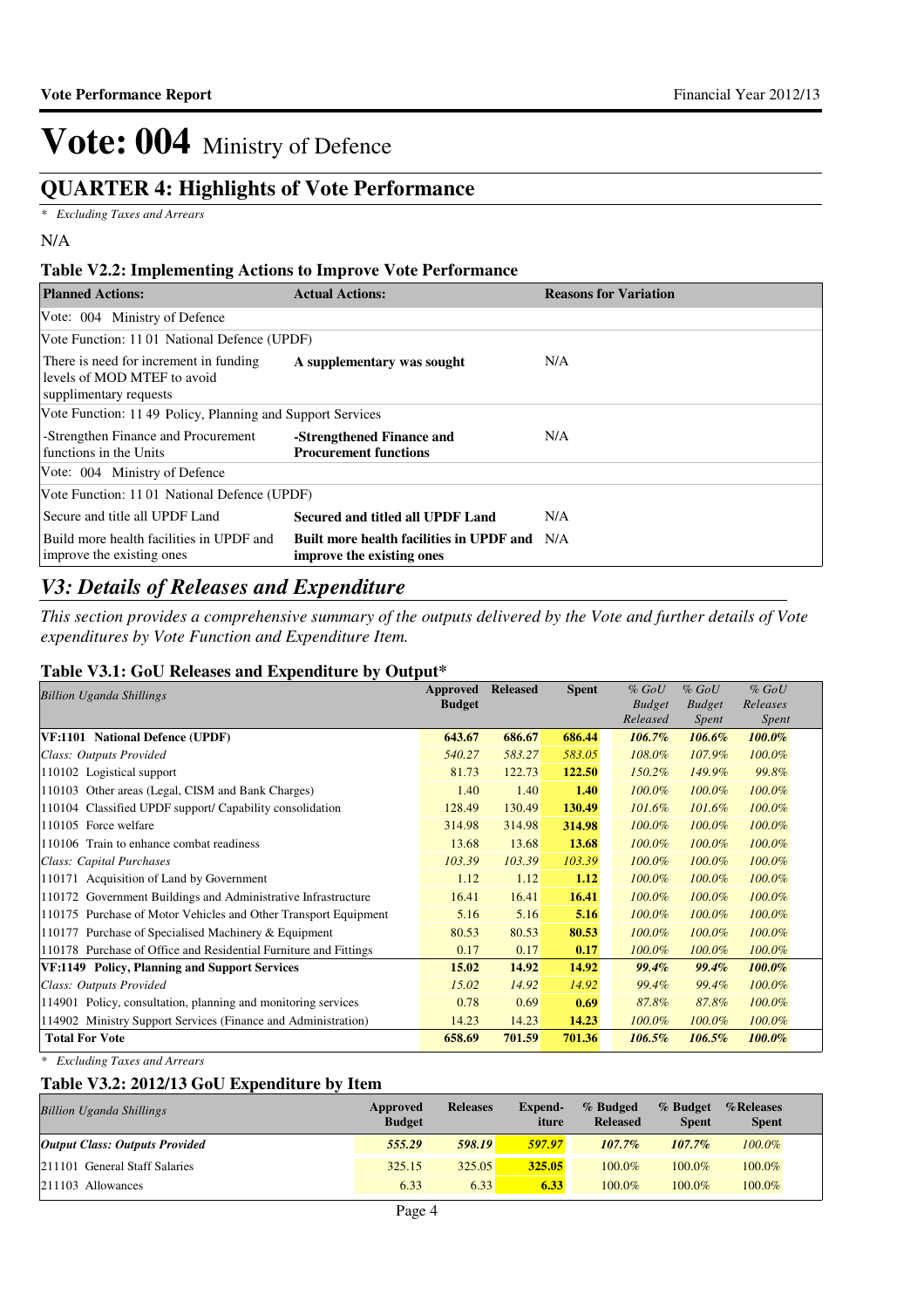## **QUARTER 4: Highlights of Vote Performance**

| <b>Billion Uganda Shillings</b>                        | <b>Approved</b><br><b>Budget</b> | <b>Releases</b> | <b>Expend-</b><br>iture | % Budged<br><b>Released</b> | % Budget<br><b>Spent</b> | %Releases<br><b>Spent</b> |
|--------------------------------------------------------|----------------------------------|-----------------|-------------------------|-----------------------------|--------------------------|---------------------------|
| 213001 Medical Expenses (To Employees)                 | 0.61                             | 0.61            | 0.61                    | 100.0%                      | 100.0%                   | 100.0%                    |
| 213002 Incapacity, death benefits and funeral expenses | 0.06                             | 0.06            | 0.06                    | 100.0%                      | 100.0%                   | 100.0%                    |
| 221001 Advertising and Public Relations                | 0.09                             | 0.09            | 0.09                    | 100.0%                      | 100.0%                   | 100.0%                    |
| 221003 Staff Training                                  | 8.45                             | 8.45            | 8.45                    | 100.0%                      | 100.0%                   | 100.0%                    |
| 221006 Commissions and Related Charges                 | 1.06                             | 1.06            | 1.06                    | 100.0%                      | 100.0%                   | 100.0%                    |
| 221008 Computer Supplies and IT Services               | 0.12                             | 0.12            | 0.12                    | 100.0%                      | 100.0%                   | 100.0%                    |
| 221009 Welfare and Entertainment                       | 19.26                            | 41.87           | 41.87                   | 217.3%                      | 217.3%                   | 100.0%                    |
| 221011 Printing, Stationery, Photocopying and Binding  | 14.31                            | 14.31           | 14.31                   | 100.0%                      | 100.0%                   | 100.0%                    |
| 221012 Small Office Equipment                          | 0.22                             | 0.22            | 0.22                    | 100.0%                      | 100.0%                   | 100.0%                    |
| 221016 IFMS Recurrent Costs                            | 0.02                             | 0.02            | 0.02                    | 100.0%                      | 100.0%                   | 100.0%                    |
| 221017 Subscriptions                                   | 0.01                             | 0.01            | 0.01                    | 100.0%                      | 100.0%                   | 100.0%                    |
| 222001 Telecommunications                              | 2.66                             | 2.66            | 2.66                    | 100.0%                      | 100.0%                   | 100.0%                    |
| 223001 Property Expenses                               | 0.03                             | 0.03            | 0.03                    | 100.0%                      | 100.0%                   | 100.0%                    |
| 223002 Rates                                           | 0.49                             | 0.49            | 0.49                    | 100.0%                      | 100.0%                   | 100.0%                    |
| 223005 Electricity                                     | 7.47                             | 7.47            | 7.47                    | 100.0%                      | 100.0%                   | 100.0%                    |
| 223006 Water                                           | 3.68                             | 3.68            | 3.68                    | 100.0%                      | 100.0%                   | 100.0%                    |
| 223007 Other Utilities- (fuel, gas, f                  | 0.08                             | 0.08            | 0.08                    | 100.0%                      | 100.0%                   | 100.0%                    |
| 224001 Medical and Agricultural supplies               | 2.19                             | 2.19            | 2.19                    | 100.0%                      | 100.0%                   | 100.0%                    |
| 224003 Classified Expenditure                          | 122.20                           | 124.20          | 124.20                  | 101.6%                      | 101.6%                   | 100.0%                    |
| 225001 Consultancy Services- Short-term                | 5.09                             | 5.09            | 5.09                    | 100.0%                      | 100.0%                   | 100.0%                    |
| 227001 Travel Inland                                   | 6.19                             | 6.19            | 6.19                    | 100.0%                      | 100.0%                   | 100.0%                    |
| 227002 Travel Abroad                                   | 3.33                             | 3.33            | 3.33                    | 100.0%                      | 100.0%                   | 100.0%                    |
| 227003 Carriage, Haulage, Freight and Transport Hire   | 1.13                             | 1.13            | 1.13                    | 100.0%                      | 100.0%                   | 100.0%                    |
| 227004 Fuel, Lubricants and Oils                       | 10.98                            | 29.38           | 29.15                   | 267.5%                      | 265.4%                   | 99.2%                     |
| 228001 Maintenance - Civil                             | 0.49                             | 0.49            | 0.49                    | 100.0%                      | 100.0%                   | 100.0%                    |
| 228002 Maintenance - Vehicles                          | 13.16                            | 13.16           | 13.16                   | 100.0%                      | 100.0%                   | 100.0%                    |
| 282104 Compensation to 3rd Parties                     | 0.40                             | 0.40            | 0.40                    | 100.0%                      | 100.0%                   | 100.0%                    |
| <b>Output Class: Capital Purchases</b>                 | 113.39                           | 103.40          | 103.40                  | $91.2\%$                    | $91.2\%$                 | 100.0%                    |
| 231002 Residential Buildings                           | 16.41                            | 16.41           | 16.41                   | 100.0%                      | 100.0%                   | 100.0%                    |
| 231004 Transport Equipment                             | 5.16                             | 5.16            | 5.16                    | 100.0%                      | 100.0%                   | 100.0%                    |
| 231005 Machinery and Equipment                         | 80.53                            | 80.53           | 80.53                   | 100.0%                      | 100.0%                   | 100.0%                    |
| 231006 Furniture and Fixtures                          | 0.17                             | 0.17            | 0.17                    | 100.0%                      | 100.0%                   | 100.0%                    |
| 311101 Land                                            | 1.12                             | 1.12            | 1.12                    | 100.0%                      | 100.0%                   | 100.0%                    |
| 312206 Gross Tax                                       | 10.00                            | 0.01            | 0.01                    | 0.1%                        | 0.1%                     | 100.0%                    |
| <b>Grand Total:</b>                                    | 668.69                           | 701.60          | 701.37                  | 104.9%                      | 104.9%                   | 100.0%                    |
| <b>Total Excluding Taxes and Arrears:</b>              | 658.69                           | 701.59          | 701.36                  | 106.5%                      | 106.5%                   | 100.0%                    |

#### **Table V3.3: GoU Releases and Expenditure by Project and Programme\***

| <b>Billion Uganda Shillings</b>                      | Approved<br><b>Budget</b> | <b>Released</b> | <b>Spent</b> | $%$ GoU<br><b>Budget</b> | $%$ GoU<br><b>Budget</b> | $%$ GoU<br>Releases |
|------------------------------------------------------|---------------------------|-----------------|--------------|--------------------------|--------------------------|---------------------|
|                                                      |                           |                 |              | Released                 | <i>Spent</i>             | <i>Spent</i>        |
| <b>VF:1101</b> National Defence (UPDF)               | 643.67                    | 686.67          | 686.44       | $106.7\%$                | 106.6%                   | $100.0\%$           |
| <b>Recurrent Programmes</b>                          |                           |                 |              |                          |                          |                     |
| $ 02\rangle$<br><b>UPDF</b> Land forces              | 524.21                    | 556.00          | 555.77       | $106.1\%$                | $106.0\%$                | $100.0\%$           |
| 03<br><b>UPDF</b> Airforce                           | 16.07                     | 27.28           | 27.28        | 169.8%                   | 169.8%                   | $100.0\%$           |
| <b>Development Projects</b>                          |                           |                 |              |                          |                          |                     |
| 0023<br>Defence Equipment Project                    | 103.39                    | 103.39          | 103.39       | $100.0\%$                | 100.0%                   | $100.0\%$           |
| <b>VF:1149</b> Policy, Planning and Support Services | 15.02                     | 14.92           | 14.92        | 99.4%                    | $99.4\%$                 | $100.0\%$           |
| <b>Recurrent Programmes</b>                          |                           |                 |              |                          |                          |                     |
| 01<br>Headquarters                                   | 14.86                     | 14.76           | 14.76        | $99.4\%$                 | 99.4%                    | $100.0\%$           |
| 04<br><b>Internal Audit Department</b>               | 0.16                      | 0.16            | 0.16         | $100.0\%$                | $100.0\%$                | $100.0\%$           |
|                                                      |                           |                 |              |                          |                          |                     |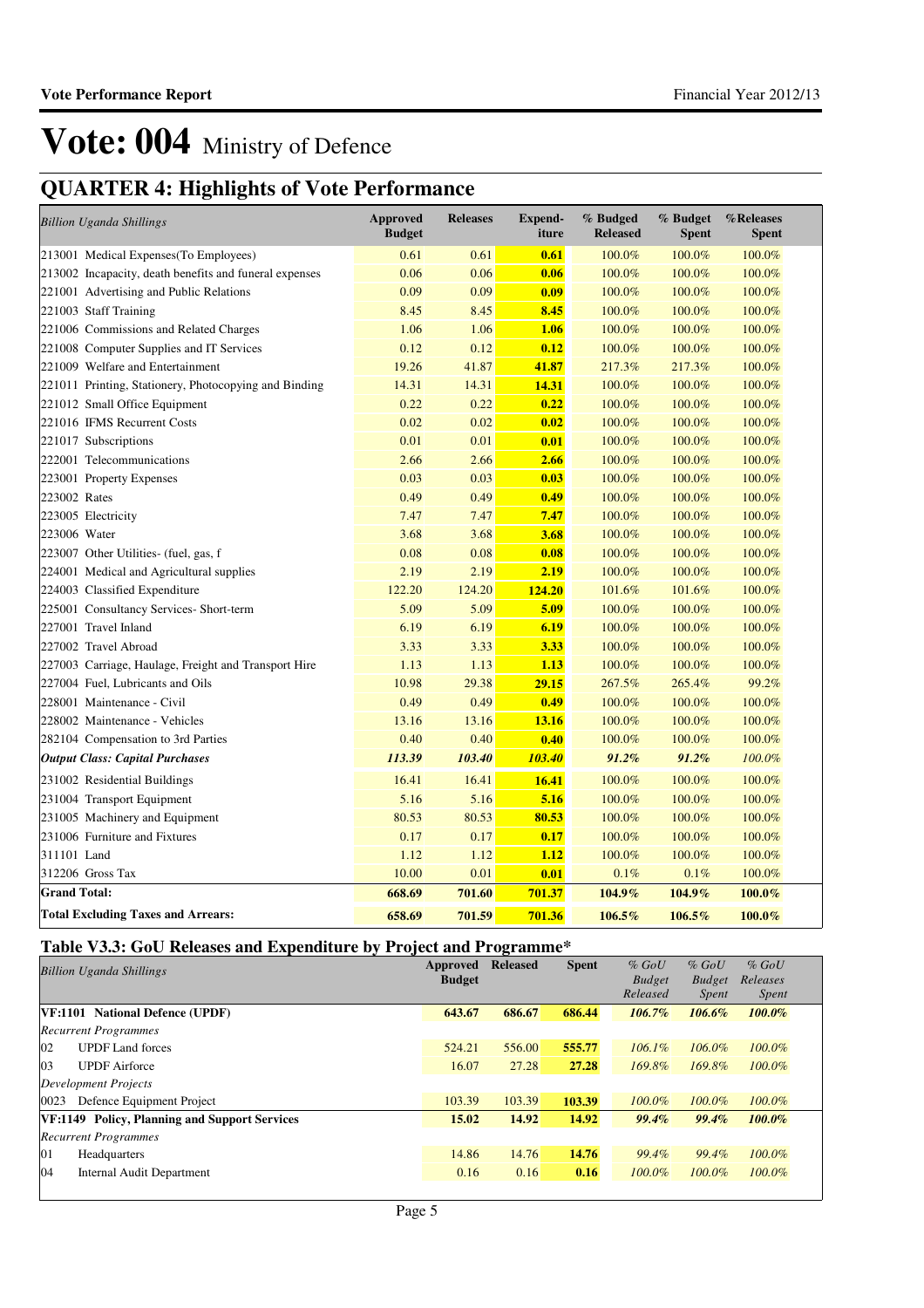## **QUARTER 4: Highlights of Vote Performance**

| <b>Billion Uganda Shillings</b> | <b>Approved Released</b><br><b>Budget</b> |        | <b>Spent</b> | $%$ GoU<br><b>Budget</b><br>Released | $%$ GoU<br>Spent | $%$ GoU<br><b>Budget</b> Releases<br><i>Spent</i> |  |
|---------------------------------|-------------------------------------------|--------|--------------|--------------------------------------|------------------|---------------------------------------------------|--|
| <b>Total For Vote</b>           | 658.69                                    | 701.59 | 701.36       | $106.5\%$                            | $106.5\%$        | $100.0\%$                                         |  |

*\* Excluding Taxes and Arrears*

#### **Table V3.4: External Financing Releases and Expenditure by Project and Programme\***

| <b>Billion Uganda Shillings</b>                      | Approved      | <b>Released</b> | <b>Spent</b> | $%$ GoU       | $%$ GoU       | $%$ GoU      |
|------------------------------------------------------|---------------|-----------------|--------------|---------------|---------------|--------------|
|                                                      | <b>Budget</b> |                 |              | <b>Budget</b> | <b>Budget</b> | Releases     |
|                                                      |               |                 |              | Released      | <i>Spent</i>  | <b>Spent</b> |
| VF:1101 National Defence (UPDF)                      | 245.27        | 245.27          | 245.27       | $100.0\%$     | $100.0\%$     | $100.0\%$    |
| Development Projects                                 |               |                 |              |               |               |              |
| [1178 UPDF Peace Keeping Mission in Somalia (AMISOM) | 245.27        | 245.27          | 245.27       | $100.0\%$     | $100.0\%$     | $100.0\%$    |
| <b>Total For Vote</b>                                | 245.27        | 245.27          | 245.27       | $100.0\%$     | $100.0\%$     | $100.0\%$    |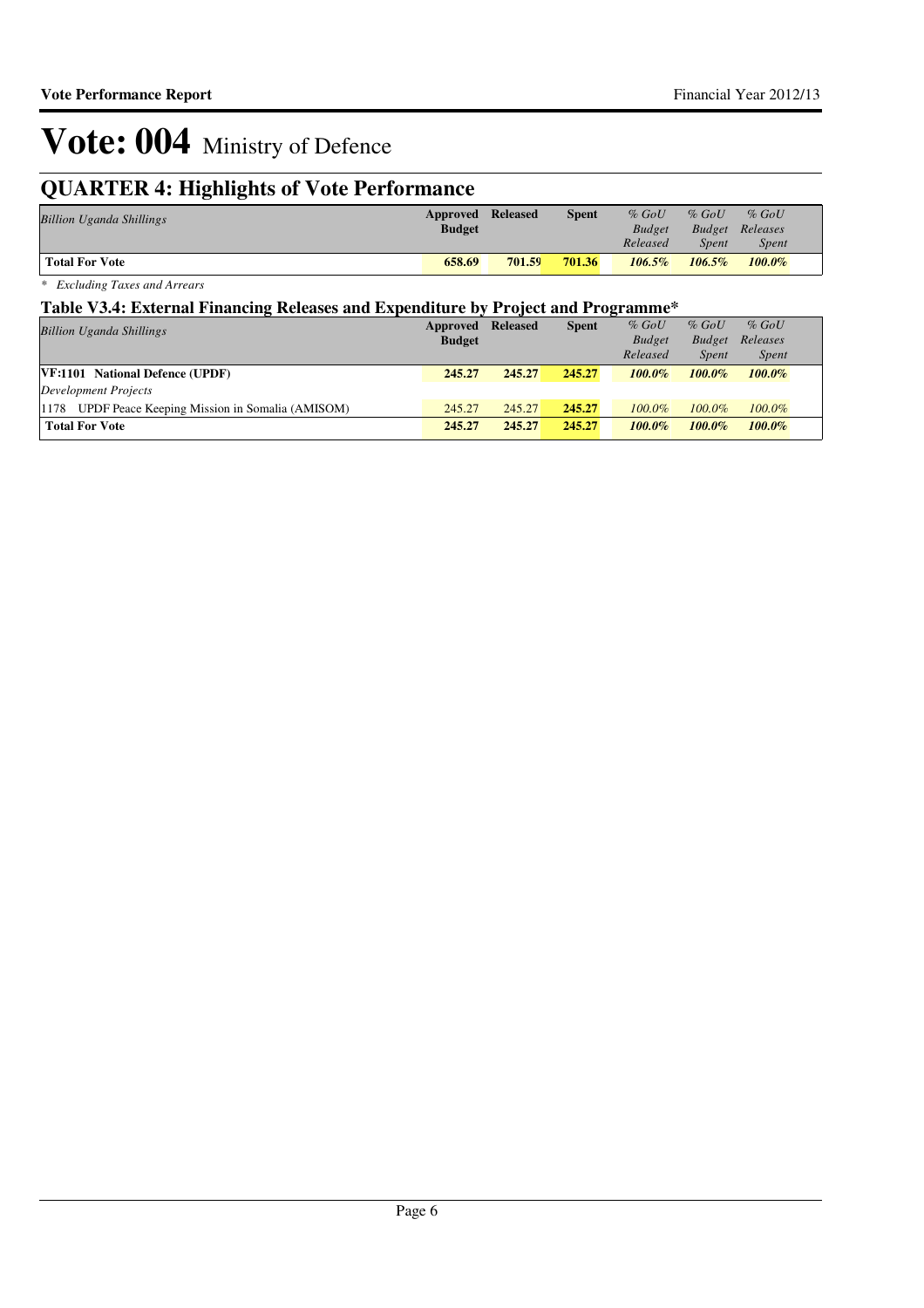*Item Spent*

# Vote: 004 Ministry of Defence

## **QUARTER 4: Cumulative Outputs and Expenditure by End of Quarter**

| <b>Annual Planned Outputs and Cumulative Outputs Achieved by End of</b> | Cumulative Expenditures made by the End of the Quarter to |               |
|-------------------------------------------------------------------------|-----------------------------------------------------------|---------------|
| <b>Ouarter</b> (Quantity and Location)                                  | <b>Deliver Cumulative Outputs</b>                         | UShs Thousand |

#### **Vote Function: 1101 National Defence (UPDF)**

*Recurrent Programmes*

#### *Programme 02 UPDF Land forces*

*Outputs Provided*

**11 0102 Logistical support Output:**

| <b>Annual Planned Outputs:</b>                                                                                                          | 211101 General Staff Salaries                                   | 5,190,461   |
|-----------------------------------------------------------------------------------------------------------------------------------------|-----------------------------------------------------------------|-------------|
| Logistics Procured and delivered. These are;                                                                                            | 221009 Welfare and Entertainment                                | 41,143,351  |
| - Fuel items that is Lubricants, PMS and AGO<br>- Food stuffs mainly Posho, beans, meat, rice, water, beefex and other                  | 221011 Printing, Stationery, Photocopying and<br><b>Binding</b> | 14,072,425  |
| items. These food stuffs are mainly hotmeals and Dry Ration                                                                             | 221012 Small Office Equipment                                   | 18,437      |
| - Clothing Items <i>i.e</i> CAMO Bdu, Boots, ponchos, mosquito nets, berets,<br>belts, vests and other items.                           | 222001 Telecommunications                                       | 2,629,280   |
| - Office equipment                                                                                                                      | 223005 Electricity                                              | 7,470,714   |
| - Telecommunication items and services (All signal and communication                                                                    | 223006 Water                                                    | 3,679,376   |
| services and requirements provided)                                                                                                     | 223007 Other Utilities- (fuel, gas, f                           | 80,588      |
| - Utilities (Electricity and water) paid for and provided<br>- Maintenance of vehicles items and services that is spareparts, tyres and | 225001 Consultancy Services- Short-term                         | 607,000     |
| servicing of vehicles                                                                                                                   | 227001 Travel Inland                                            | 3,927,397   |
| Cumulatie Outputs Achieved by the end of the Quarter:                                                                                   | 227002 Travel Abroad                                            | 35,058      |
| The ministry procured logistical supplies in terms of;<br>- Food worth 52.4bn                                                           | 227003 Carriage, Haulage, Freight and Transport<br>Hire         | 610,198     |
| - Fuel worth 18.6bn                                                                                                                     | 227004 Fuel, Lubricants and Oils                                | 16,314,037  |
| - Electricity worth 26.9bn                                                                                                              | 228001 Maintenance - Civil                                      | 494,406     |
| - Water utilities- 2.7bn                                                                                                                | 228002 Maintenance - Vehicles                                   | 4,804,692   |
| - Uniforms- 19.2bn                                                                                                                      | Total                                                           | 101,077,419 |
| - Telecommunication-2.6bn<br>- Hired transport-845m                                                                                     | <b>Wage Recurrent</b>                                           | 5,190,461   |
| <b>Reasons for Variation in performance</b>                                                                                             | <b>Non Wage Recurrent</b>                                       | 95,886,958  |
| Over performance was in the areas of food, fuel, accomodation items,                                                                    | <b>NTR</b>                                                      | 0           |

**11 0103 Other areas (Legal, CISM and Bank Charges) Output:**

|                                                       | <b>Item</b>                            | <b>Spent</b> |
|-------------------------------------------------------|----------------------------------------|--------------|
| <b>Annual Planned Outputs:</b>                        | 211101 General Staff Salaries          | 519,045      |
| Legal services provided and CISM contribution paid.   | 221006 Commissions and Related Charges | 873,856      |
| Cumulatie Outputs Achieved by the end of the Ouarter: | 221017 Subscriptions                   | 10.752       |
| Legal services worth 873m/= were provided.            |                                        |              |
| <b>Reasons for Variation in performance</b>           |                                        |              |
| N/A                                                   |                                        |              |
|                                                       | .                                      | 1.027        |

| 1,403,652 | Total                     |
|-----------|---------------------------|
| 519,045   | <b>Wage Recurrent</b>     |
| 884,607   | <b>Non Wage Recurrent</b> |
|           | <b>NTR</b>                |
|           |                           |

**11 0104 Classified UPDF support/ Capability consolidation Output:**

|                                                                                                           | <b>Item</b>                   | <b>Spent</b> |
|-----------------------------------------------------------------------------------------------------------|-------------------------------|--------------|
| <b>Annual Planned Outputs:</b>                                                                            | 211101 General Staff Salaries | 518,207      |
| Assorted Strategic weapons systems acquired and information gathered                                      | 211103 Allowances             | 5,768,699    |
| Cumulatie Outputs Achieved by the end of the Ouarter:                                                     | 224003 Classified Expenditure | 124,202,386  |
| - Assorted strategic weapon systems were acquired at a cost of<br>124.202bn<br>- Information was gathered |                               |              |
| <b>Reasons for Variation in performance</b>                                                               |                               |              |
| N/A                                                                                                       |                               |              |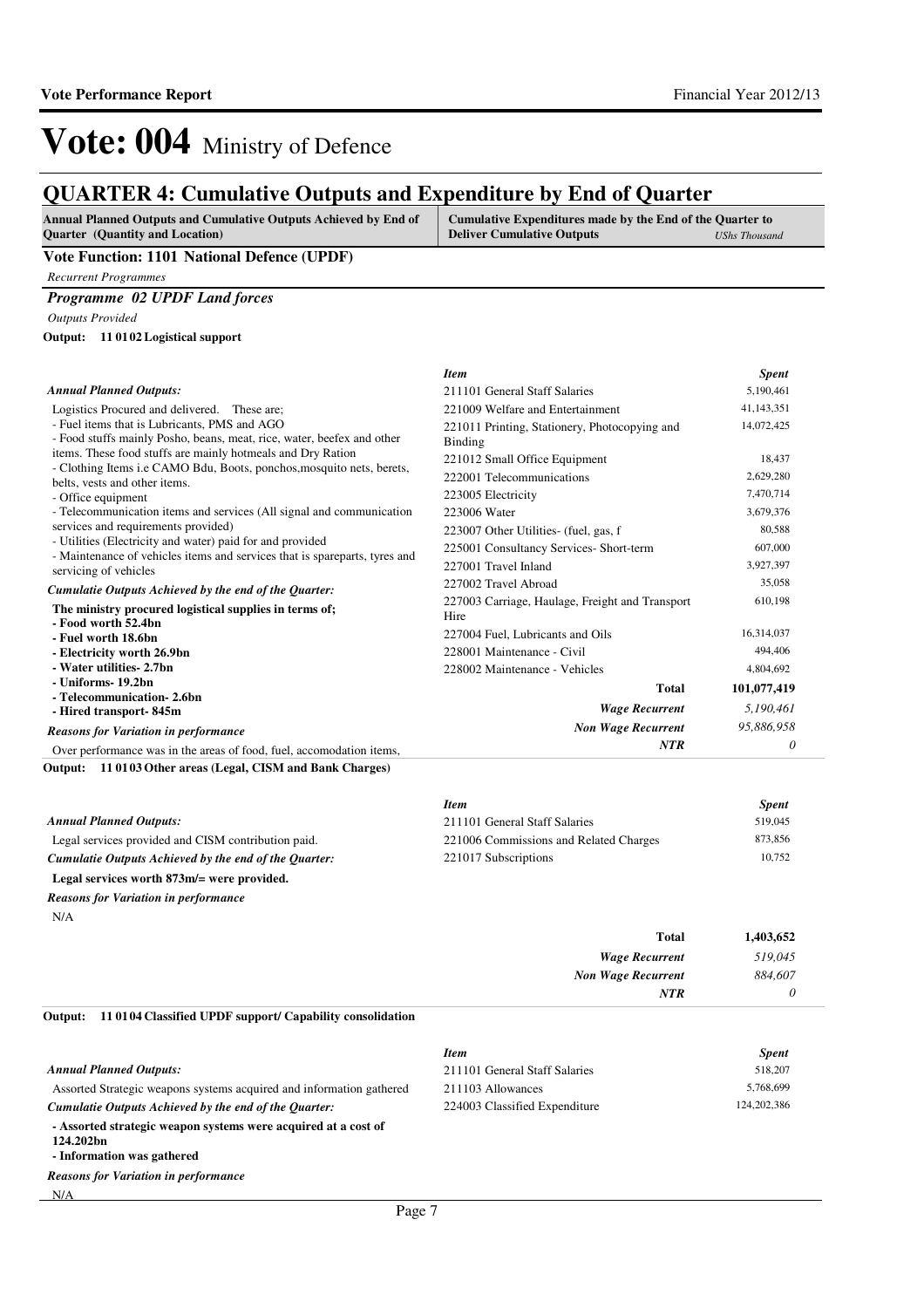*0*

*NTR*

# Vote: 004 Ministry of Defence

## **QUARTER 4: Cumulative Outputs and Expenditure by End of Quarter**

| <b>Annual Planned Outputs and Cumulative Outputs Achieved by End of</b> | Cumulative Expenditures made by the End of the Quarter to |                      |
|-------------------------------------------------------------------------|-----------------------------------------------------------|----------------------|
| <b>Quarter</b> (Quantity and Location)                                  | <b>Deliver Cumulative Outputs</b>                         | <b>UShs Thousand</b> |

#### **Vote Function: 1101 National Defence (UPDF)**

*Recurrent Programmes*

*Programme 02 UPDF Land forces*

|                               |             | <b>Total</b>              | 130,489,291  |
|-------------------------------|-------------|---------------------------|--------------|
|                               |             | <b>Wage Recurrent</b>     | 518,207      |
|                               |             | <b>Non Wage Recurrent</b> | 129,971,085  |
|                               |             | <b>NTR</b>                | 0            |
| Output: 11 0105 Force welfare |             |                           |              |
|                               | <b>Item</b> |                           | <b>Spent</b> |

| <b>Annual Planned Outputs:</b>                                                                                                                                                                                                                                                                                                                                                                                                               | 211101 General Staff Salaries                                                      | 307,882,047                                  |
|----------------------------------------------------------------------------------------------------------------------------------------------------------------------------------------------------------------------------------------------------------------------------------------------------------------------------------------------------------------------------------------------------------------------------------------------|------------------------------------------------------------------------------------|----------------------------------------------|
| -Salaries paid by 28th of every month<br>- Allowances paid<br>- Medicare interms of drugs, sundries, hospital acomodation items and<br>treatment abroad provided to the troops and their families.<br>- Welfare projects (WASACCO, Defence Forces shop, UPDF Spouses)<br>enhanced<br>- Formal Education provided<br>- Pension and gratuity for troops processed<br>- Sports and culture promoted<br>- Decent burials provided for the troops | 213001 Medical Expenses (To Employees)<br>224001 Medical and Agricultural supplies | 567,456<br>2,143,760                         |
| Cumulatie Outputs Achieved by the end of the Quarter:<br>- 12 months salary was paid on time<br>- Medical services including drugs from NMS were provided<br>adequately<br>- Formal Education was provided as planned in the 4qtrs to the troops<br>children<br><b>Reasons for Variation in performance</b>                                                                                                                                  |                                                                                    |                                              |
| N/A                                                                                                                                                                                                                                                                                                                                                                                                                                          | <b>Total</b><br><b>Wage Recurrent</b><br><b>Non Wage Recurrent</b><br><b>NTR</b>   | 310,593,264<br>307,882,047<br>2,711,216<br>0 |
| 110106 Train to enhance combat readiness<br>Output:                                                                                                                                                                                                                                                                                                                                                                                          |                                                                                    |                                              |

|                                                                       | <b>Item</b>                   | <b>Spent</b> |
|-----------------------------------------------------------------------|-------------------------------|--------------|
| <b>Annual Planned Outputs:</b>                                        | 211101 General Staff Salaries | 5,179,335    |
| UPDF local and international training programme implemented           | 221003 Staff Training         | 7,023,561    |
| Cumulatie Outputs Achieved by the end of the Ouarter:                 |                               |              |
| Annual UPDF local and international training programme<br>implemented |                               |              |
| <b>Reasons for Variation in performance</b>                           |                               |              |
| N/A                                                                   |                               |              |
|                                                                       | Total                         | 12,202,896   |
|                                                                       | <b>Wage Recurrent</b>         | 5,179,335    |
|                                                                       | <b>Non Wage Recurrent</b>     | 7,023,561    |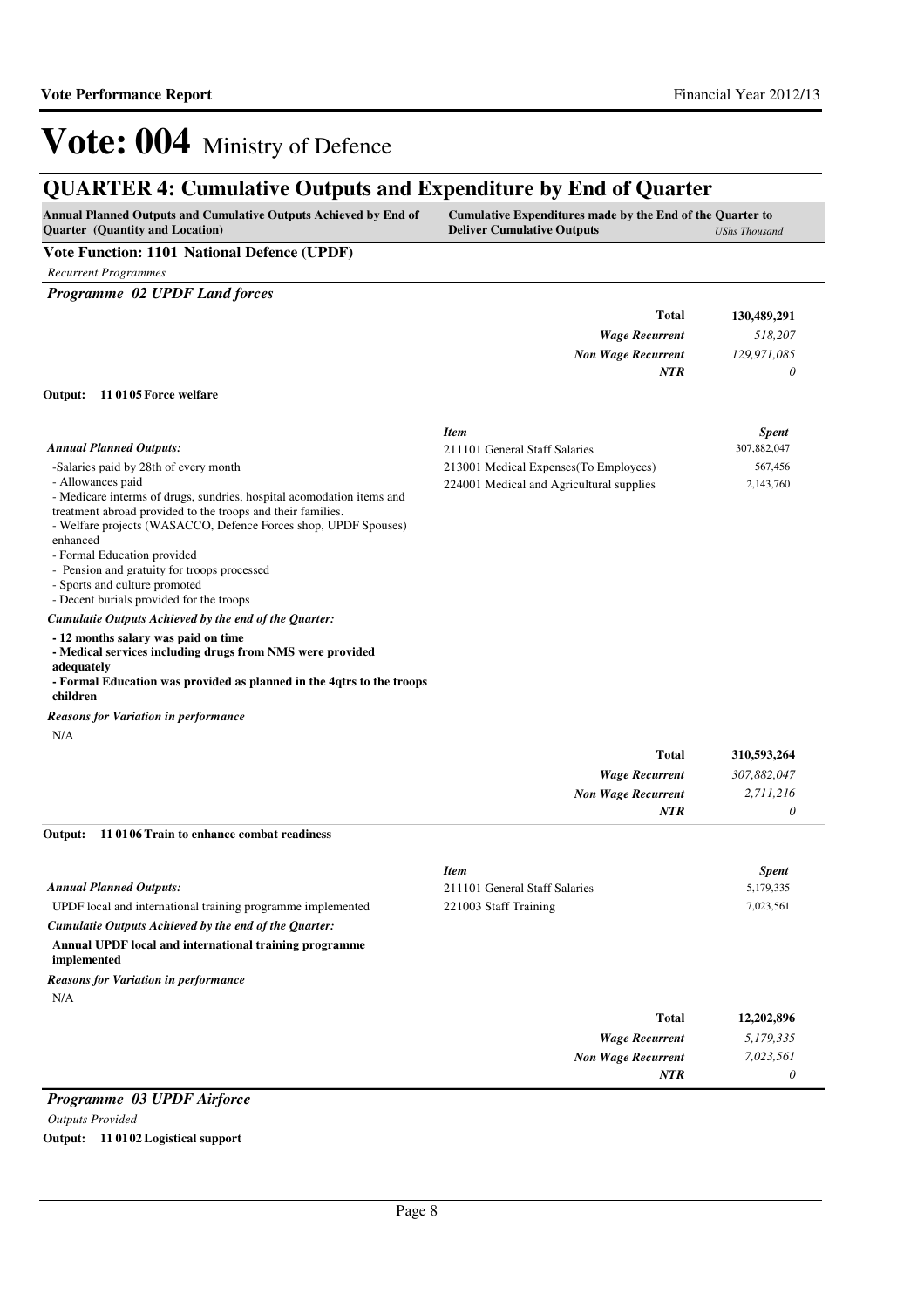## **QUARTER 4: Cumulative Outputs and Expenditure by End of Quarter**

| Annual Planned Outputs and Cumulative Outputs Achieved by End of<br><b>Quarter</b> (Quantity and Location) | Cumulative Expenditures made by the End of the Quarter to<br><b>Deliver Cumulative Outputs</b> | <b>UShs Thousand</b> |  |
|------------------------------------------------------------------------------------------------------------|------------------------------------------------------------------------------------------------|----------------------|--|
| Vote Function: 1101 National Defence (UPDF)                                                                |                                                                                                |                      |  |
| <b>Recurrent Programmes</b>                                                                                |                                                                                                |                      |  |
| Programme 03 UPDF Airforce                                                                                 |                                                                                                |                      |  |
|                                                                                                            | <b>Item</b>                                                                                    | <b>Spent</b>         |  |
| <b>Annual Planned Outputs:</b>                                                                             | 211101 General Staff Salaries                                                                  | 485,742              |  |
| Aircrafts refurbished, maintained and operated                                                             | 221009 Welfare and Entertainment                                                               | 356,880              |  |
| Cumulatie Outputs Achieved by the end of the Quarter:                                                      | 221011 Printing, Stationery, Photocopying and                                                  | 59,599               |  |
| -Aircrafts were refurbished, maintained and operated                                                       | Binding<br>227001 Travel Inland                                                                | 339,600              |  |
| - Utilised fuel worth 20.012bn                                                                             | 227002 Travel Abroad                                                                           | 307,567              |  |
| <b>Reasons for Variation in performance</b>                                                                | 227004 Fuel, Lubricants and Oils                                                               | 12, 143, 242         |  |
| N/A                                                                                                        | 228002 Maintenance - Vehicles                                                                  | 7,729,418            |  |
|                                                                                                            | <b>Total</b>                                                                                   | 21,422,048           |  |
|                                                                                                            | <b>Wage Recurrent</b>                                                                          | 485,742              |  |
|                                                                                                            | <b>Non Wage Recurrent</b>                                                                      | 20,936,306           |  |
|                                                                                                            | <b>NTR</b>                                                                                     | 0                    |  |
| 110105 Force welfare<br>Output:                                                                            |                                                                                                |                      |  |
|                                                                                                            |                                                                                                |                      |  |
|                                                                                                            | <b>Item</b>                                                                                    | <b>Spent</b>         |  |
| <b>Annual Planned Outputs:</b>                                                                             | 211101 General Staff Salaries                                                                  | 4,126,924            |  |
| - Airforce personnel paid allowances on time                                                               | 211103 Allowances                                                                              | 151,800              |  |
| - Annual medical workplan implemented                                                                      | 213002 Incapacity, death benefits and funeral                                                  | 56,865               |  |
| Cumulatie Outputs Achieved by the end of the Quarter:                                                      | expenses                                                                                       |                      |  |
| - Airforce personnel paid allowances on time<br>- Annual medical workplan was implemented                  | 224001 Medical and Agricultural supplies                                                       | 49,199               |  |
| <b>Reasons for Variation in performance</b>                                                                |                                                                                                |                      |  |
| N/A                                                                                                        |                                                                                                |                      |  |
|                                                                                                            | <b>Total</b>                                                                                   | 4,384,788            |  |
|                                                                                                            | <b>Wage Recurrent</b>                                                                          | 4,126,924            |  |
|                                                                                                            | <b>Non Wage Recurrent</b>                                                                      | 257,864              |  |
|                                                                                                            | <b>NTR</b>                                                                                     | 0                    |  |
| 11 01 06 Train to enhance combat readiness<br>Output:                                                      |                                                                                                |                      |  |
|                                                                                                            | <b>Item</b>                                                                                    | <b>Spent</b>         |  |
| <b>Annual Planned Outputs:</b>                                                                             | 211101 General Staff Salaries                                                                  | 242,625              |  |
| 213 pilots, technicians & staff trained in practical and theory                                            | 221003 Staff Training                                                                          | 1,229,518            |  |
| Cumulatie Outputs Achieved by the end of the Quarter:                                                      |                                                                                                |                      |  |
| Trained Pilots and other technical staff as per 1st, 2nd, 3rd and 4th                                      |                                                                                                |                      |  |
| qtr training Program                                                                                       |                                                                                                |                      |  |
| <b>Reasons for Variation in performance</b>                                                                |                                                                                                |                      |  |
| N/A                                                                                                        |                                                                                                |                      |  |
|                                                                                                            | <b>Total</b>                                                                                   | 1,472,143            |  |
|                                                                                                            | <b>Wage Recurrent</b>                                                                          | 242,625              |  |
|                                                                                                            | <b>Non Wage Recurrent</b>                                                                      | 1,229,518            |  |
|                                                                                                            | NTR                                                                                            | 0                    |  |
| <b>Development Projects</b>                                                                                |                                                                                                |                      |  |

*Project 0023 Defence Equipment Project Capital Purchases*

**Output: 11 0171 Acquisition of Land by Government**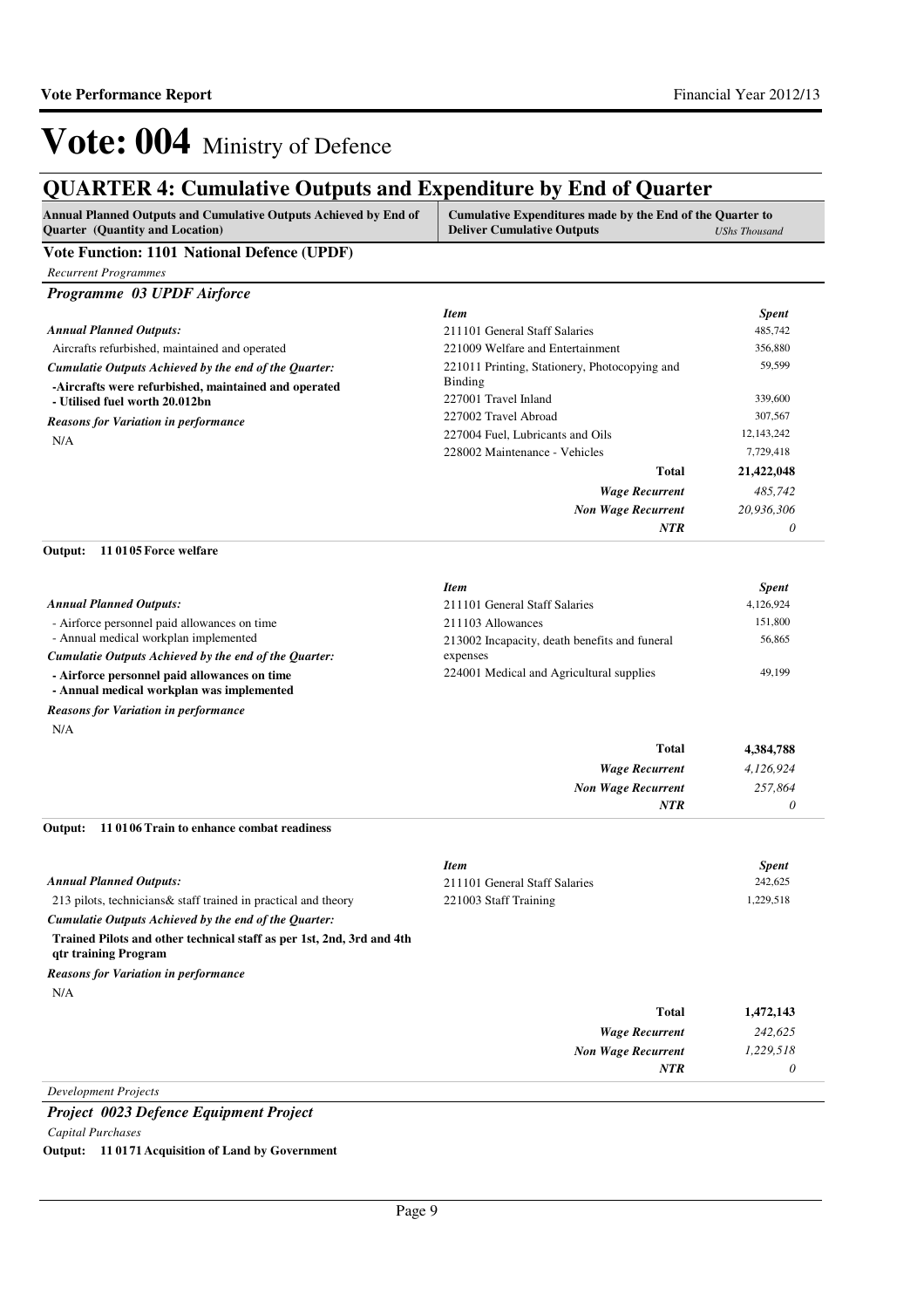| Annual Planned Outputs and Cumulative Outputs Achieved by End of<br>Quarter (Quantity and Location) | Cumulative Expenditures made by the End of the Quarter to<br><b>Deliver Cumulative Outputs</b> | <b>UShs Thousand</b> |
|-----------------------------------------------------------------------------------------------------|------------------------------------------------------------------------------------------------|----------------------|
| Vote Function: 1101 National Defence (UPDF)                                                         |                                                                                                |                      |
| <b>Development Projects</b>                                                                         |                                                                                                |                      |
| Project 0023 Defence Equipment Project                                                              |                                                                                                |                      |
|                                                                                                     | <b>Item</b>                                                                                    | <b>Spent</b>         |
| <b>Annual Planned Outputs:</b>                                                                      | 311101 Land                                                                                    | 1,119,388            |
| Land acquired, titled and secured                                                                   |                                                                                                |                      |
| Cumulatie Outputs Achieved by the end of the Quarter:                                               |                                                                                                |                      |
| Continued surveying and titling of Ministry's land                                                  |                                                                                                |                      |
| <b>Reasons for Variation in performance</b>                                                         |                                                                                                |                      |
| N/A                                                                                                 |                                                                                                |                      |
|                                                                                                     | Total                                                                                          | 1,119,388            |
|                                                                                                     | <b>GoU</b> Development                                                                         | 1,119,388            |
|                                                                                                     | <b>External Financing</b><br><b>NTR</b>                                                        | 0<br>0               |
|                                                                                                     |                                                                                                |                      |
| 110172 Government Buildings and Administrative Infrastructure<br>Output:                            |                                                                                                |                      |
|                                                                                                     | <b>Item</b>                                                                                    | <b>Spent</b>         |
| <b>Annual Planned Outputs:</b>                                                                      | 231002 Residential Buildings                                                                   | 16,410,087           |
| Construction, Rehabilitation and maintainance of bldgs                                              |                                                                                                |                      |
| Cumulatie Outputs Achieved by the end of the Quarter:                                               |                                                                                                |                      |
| <b>Continued implementing DSIIP</b>                                                                 |                                                                                                |                      |
| <b>Reasons for Variation in performance</b>                                                         |                                                                                                |                      |
| N/A                                                                                                 |                                                                                                |                      |
|                                                                                                     | <b>Total</b>                                                                                   | 16,410,087           |
|                                                                                                     | <b>GoU</b> Development                                                                         | 16,410,087           |
|                                                                                                     | <b>External Financing</b>                                                                      | 0                    |
|                                                                                                     | NTR                                                                                            | $\theta$             |
| Output:<br>110175 Purchase of Motor Vehicles and Other Transport Equipment                          |                                                                                                |                      |
|                                                                                                     | <b>Item</b>                                                                                    | <b>Spent</b>         |
| <b>Annual Planned Outputs:</b>                                                                      | 231004 Transport Equipment                                                                     | 5,163,000            |
| Vehicles procured and Hire-purchase scheme serviced                                                 |                                                                                                |                      |
| Cumulatie Outputs Achieved by the end of the Quarter:                                               |                                                                                                |                      |
| <b>Procured vehicles worth 5bn</b>                                                                  |                                                                                                |                      |
| <b>Reasons for Variation in performance</b>                                                         |                                                                                                |                      |
| N/A                                                                                                 |                                                                                                |                      |
|                                                                                                     | <b>Total</b>                                                                                   | 5,163,000            |
|                                                                                                     | <b>GoU</b> Development                                                                         | 5,163,000            |
|                                                                                                     | <b>External Financing</b><br>NTR                                                               | 0<br>$\theta$        |
| 11 0177 Purchase of Specialised Machinery & Equipment<br>Output:                                    |                                                                                                |                      |
|                                                                                                     |                                                                                                |                      |
|                                                                                                     | <b>Item</b>                                                                                    | <b>Spent</b>         |
| <b>Annual Planned Outputs:</b>                                                                      | 231005 Machinery and Equipment                                                                 | 80,529,405           |
| Machinery and eqpt (Signal, medical, Airforce and CMI) procured and<br>maintained                   |                                                                                                |                      |
| Cumulatie Outputs Achieved by the end of the Quarter:                                               |                                                                                                |                      |
| Machinery and eqpt (Signal, medical, Airforce and CMI) procured<br>and maintained                   |                                                                                                |                      |

*Reasons for Variation in performance*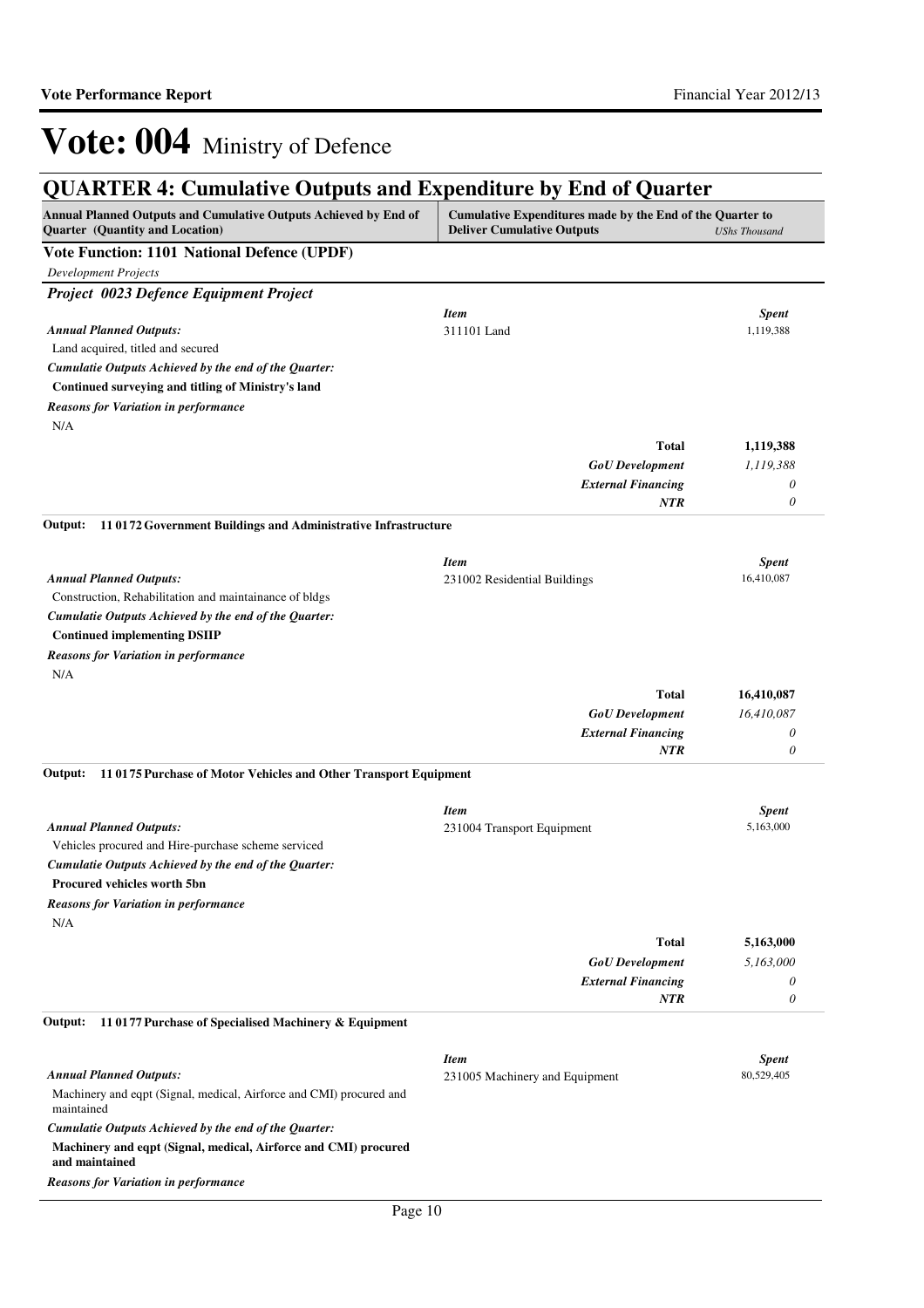*0*

*NTR*

# Vote: 004 Ministry of Defence

| <b>QUARTER 4: Cumulative Outputs and Expenditure by End of Quarter</b>                                                                                                                                |                                 |                 |  |  |
|-------------------------------------------------------------------------------------------------------------------------------------------------------------------------------------------------------|---------------------------------|-----------------|--|--|
| Annual Planned Outputs and Cumulative Outputs Achieved by End of<br>Cumulative Expenditures made by the End of the Quarter to<br>Quarter (Quantity and Location)<br><b>Deliver Cumulative Outputs</b> |                                 |                 |  |  |
| Vote Function: 1101 National Defence (UPDF)                                                                                                                                                           |                                 |                 |  |  |
| <b>Development Projects</b>                                                                                                                                                                           |                                 |                 |  |  |
| Project 0023 Defence Equipment Project                                                                                                                                                                |                                 |                 |  |  |
| N/A                                                                                                                                                                                                   |                                 |                 |  |  |
|                                                                                                                                                                                                       | Total                           | 80,529,405      |  |  |
|                                                                                                                                                                                                       | <b>GoU</b> Development          | 80,529,405      |  |  |
|                                                                                                                                                                                                       | <b>External Financing</b>       | 0               |  |  |
|                                                                                                                                                                                                       | <b>NTR</b>                      | 0               |  |  |
| 110178 Purchase of Office and Residential Furniture and Fittings<br>Output:                                                                                                                           |                                 |                 |  |  |
|                                                                                                                                                                                                       | <b>Item</b>                     | <b>Spent</b>    |  |  |
| <b>Annual Planned Outputs:</b>                                                                                                                                                                        | 231006 Furniture and Fixtures   | 173,000         |  |  |
| Furniture and fixtures                                                                                                                                                                                |                                 |                 |  |  |
| Cumulatie Outputs Achieved by the end of the Quarter:                                                                                                                                                 |                                 |                 |  |  |
| Bought office furniture for different offices ant a cost of 173m/=                                                                                                                                    |                                 |                 |  |  |
| <b>Reasons for Variation in performance</b><br>N/A                                                                                                                                                    |                                 |                 |  |  |
|                                                                                                                                                                                                       | Total                           | 173,000         |  |  |
|                                                                                                                                                                                                       | <b>GoU</b> Development          | 173,000         |  |  |
|                                                                                                                                                                                                       | <b>External Financing</b>       | 0               |  |  |
|                                                                                                                                                                                                       | <b>NTR</b>                      | 0               |  |  |
|                                                                                                                                                                                                       | <b>Item</b>                     | <b>Spent</b>    |  |  |
| <b>Annual Planned Outputs:</b>                                                                                                                                                                        | 231002 Residential Buildings    | 17,703,400      |  |  |
| Airforce Infrastracture and Referral Hospital constructions embarked on<br>Cumulatie Outputs Achieved by the end of the Quarter:                                                                      |                                 |                 |  |  |
| Airforce Infrastracture was embarked on                                                                                                                                                               |                                 |                 |  |  |
| <b>Reasons for Variation in performance</b>                                                                                                                                                           |                                 |                 |  |  |
| N/A                                                                                                                                                                                                   |                                 |                 |  |  |
|                                                                                                                                                                                                       | Total<br><b>GoU</b> Development | 17,703,400<br>0 |  |  |
|                                                                                                                                                                                                       | <b>External Financing</b>       | 17,703,400      |  |  |
|                                                                                                                                                                                                       | <b>NTR</b>                      | 0               |  |  |
| Output:<br>110175 Purchase of Motor Vehicles and Other Transport Equipment                                                                                                                            |                                 |                 |  |  |
|                                                                                                                                                                                                       | <b>Item</b>                     | <b>Spent</b>    |  |  |
| <b>Annual Planned Outputs:</b>                                                                                                                                                                        | 231004 Transport Equipment      | 6,102,600       |  |  |
| Vehicles procured to support the AMISOM operation                                                                                                                                                     |                                 |                 |  |  |
| Cumulatie Outputs Achieved by the end of the Quarter:                                                                                                                                                 |                                 |                 |  |  |
| Vehicles were procured to support the AMISOM operation. Payment<br>process is ongoing                                                                                                                 |                                 |                 |  |  |
| <b>Reasons for Variation in performance</b>                                                                                                                                                           |                                 |                 |  |  |
| N/A                                                                                                                                                                                                   |                                 |                 |  |  |
|                                                                                                                                                                                                       | Total                           | 6,102,600       |  |  |
|                                                                                                                                                                                                       | <b>GoU</b> Development          | 0<br>6,102,600  |  |  |
|                                                                                                                                                                                                       | <b>External Financing</b>       |                 |  |  |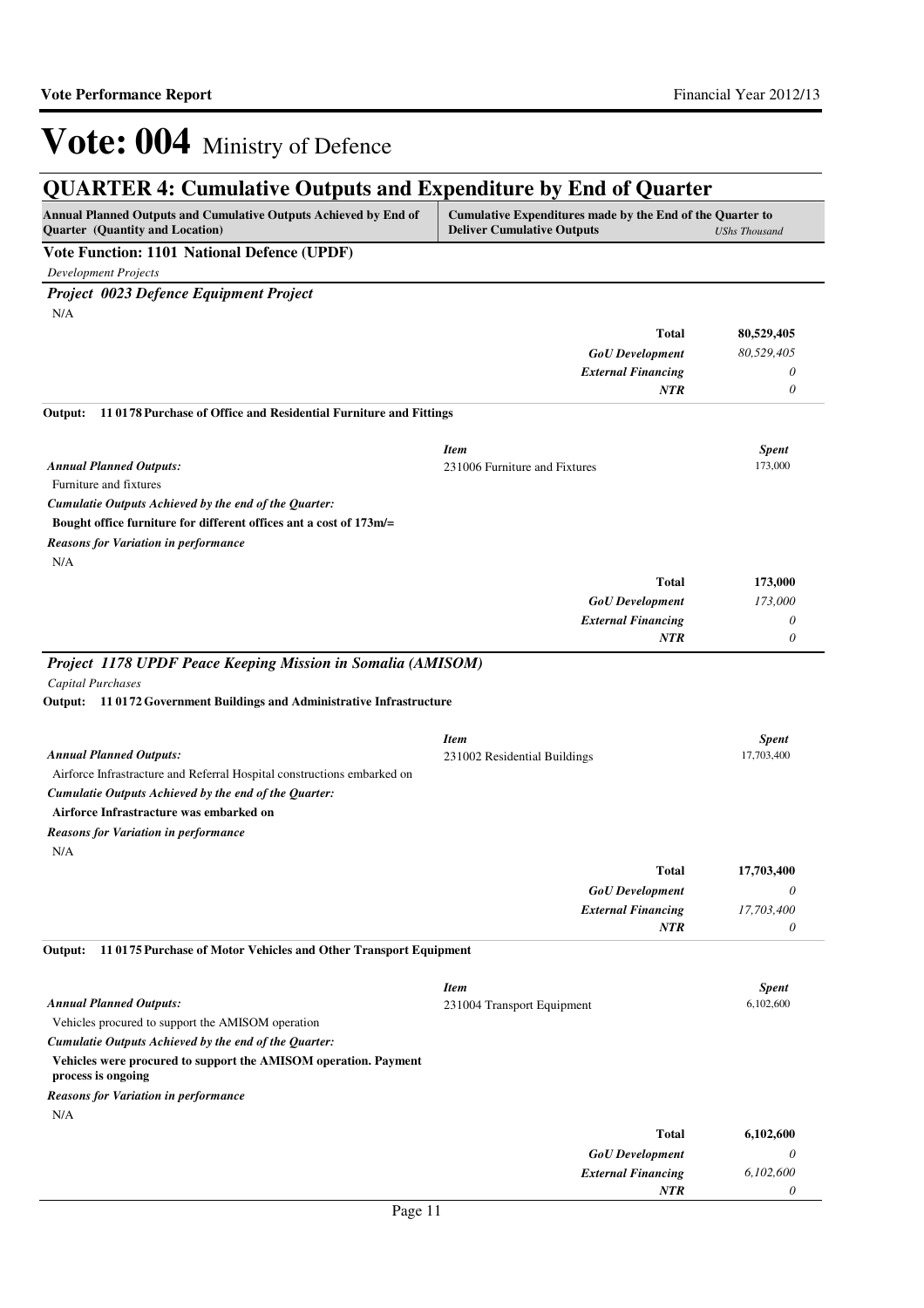## **QUARTER 4: Cumulative Outputs and Expenditure by End of Quarter**

| <b>Annual Planned Outputs and Cumulative Outputs Achieved by End of</b> | Cumulative Expenditures made by the End of the Quarter to |                      |
|-------------------------------------------------------------------------|-----------------------------------------------------------|----------------------|
| <b>Quarter</b> (Quantity and Location)                                  | <b>Deliver Cumulative Outputs</b>                         | <b>UShs Thousand</b> |

#### **Vote Function: 1101 National Defence (UPDF)**

*Development Projects*

*Project 1178 UPDF Peace Keeping Mission in Somalia (AMISOM)*

*Outputs Provided*

**11 0102 Logistical support Output:**

*Annual Planned Outputs:*

Logistically sustain the troops in AMISOM

*Cumulatie Outputs Achieved by the end of the Quarter:*

#### **Logistically sustained the troops in AMISOM**

*Reasons for Variation in performance*

N/A

|   | <b>Total</b>              |
|---|---------------------------|
|   | <b>GoU</b> Development    |
| υ | <b>External Financing</b> |
|   | <b>NTR</b>                |
|   |                           |

**11 0103 Other areas (Legal, CISM and Bank Charges) Output:**

Bank Charges Paid **Bank Charges Paid** *Cumulatie Outputs Achieved by the end of the Quarter: Annual Planned Outputs:* N/A *Reasons for Variation in performance*

| Total                     |  |
|---------------------------|--|
| <b>GoU</b> Development    |  |
| <b>External Financing</b> |  |
| <b>NTR</b>                |  |
|                           |  |

**11 0104 Classified UPDF support/ Capability consolidation Output:**

*Annual Planned Outputs:*

Capability consolidated, generated and Maintained

*Cumulatie Outputs Achieved by the end of the Quarter:*

**Capability was consolidated, generated and Maintained in the Mission** 

**area**

*Reasons for Variation in performance*

N/A

| <b>Total</b>              | $\bf{0}$ |
|---------------------------|----------|
| <b>GoU</b> Development    | υ        |
| <b>External Financing</b> | υ        |
| <b>NTR</b>                | ı        |

**Output: 11 0105 Force welfare**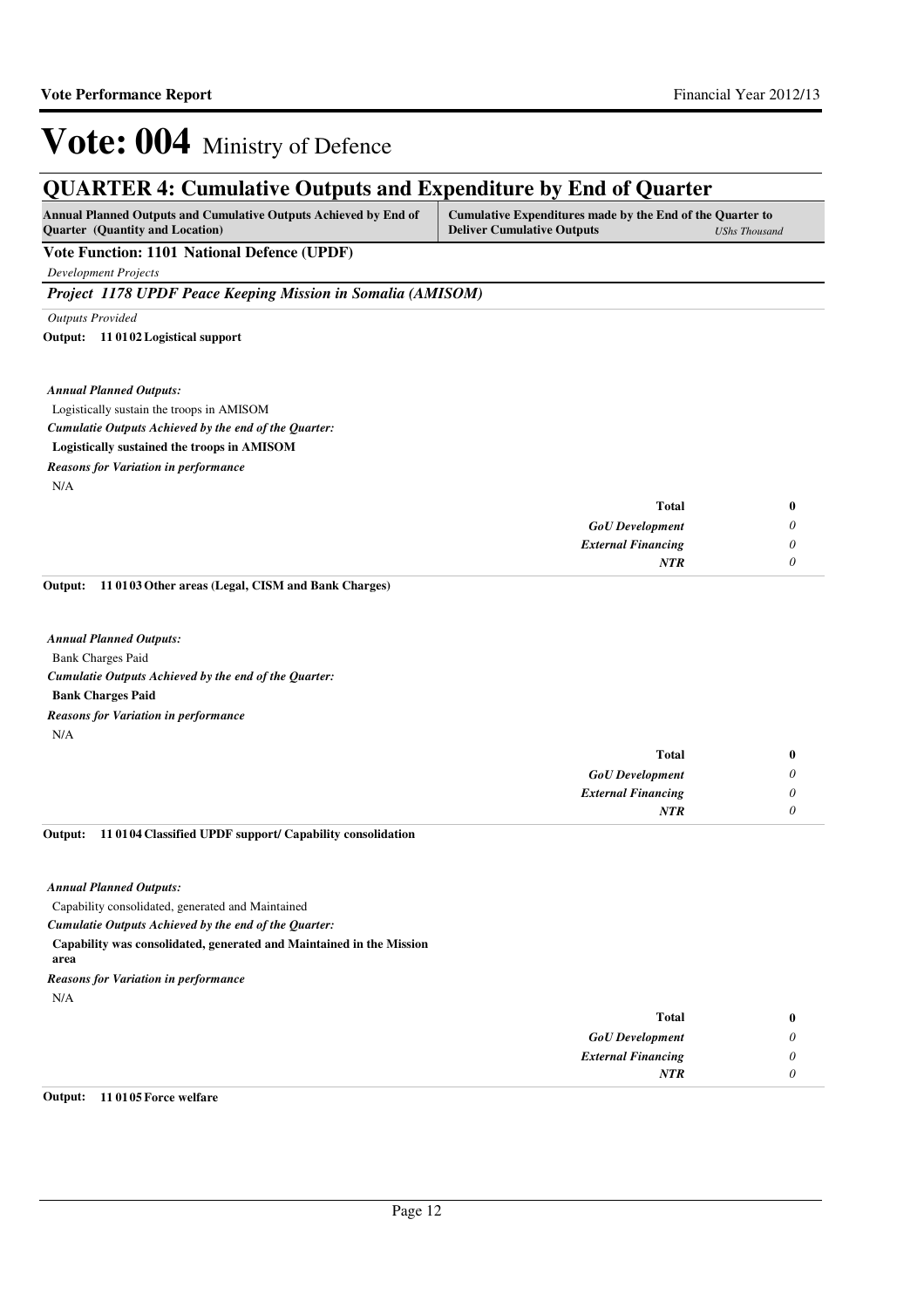*GoU Development External Financing*

*Wage Recurrent Non Wage Recurrent*

227004 Fuel, Lubricants and Oils 1,336,600

228003 Maintenance Machinery, Equipment and

**Total**

*NTR*

*0*

*0*

*221,467,784*

*148,067 539,990*

**221,467,784**

4,100,800

# Vote: 004 Ministry of Defence

### **QUARTER 4: Cumulative Outputs and Expenditure by End of Quarter**

| QUARTER 4: Cumulauve Outputs and Expenditure by End of Quarter                                                                                                                                                                                          |                                                                                                                                                                                                                                                                                                                               |                                                                                                          |
|---------------------------------------------------------------------------------------------------------------------------------------------------------------------------------------------------------------------------------------------------------|-------------------------------------------------------------------------------------------------------------------------------------------------------------------------------------------------------------------------------------------------------------------------------------------------------------------------------|----------------------------------------------------------------------------------------------------------|
| Annual Planned Outputs and Cumulative Outputs Achieved by End of<br><b>Quarter</b> (Quantity and Location)                                                                                                                                              | Cumulative Expenditures made by the End of the Quarter to<br><b>Deliver Cumulative Outputs</b>                                                                                                                                                                                                                                | <b>UShs Thousand</b>                                                                                     |
| <b>Vote Function: 1101 National Defence (UPDF)</b>                                                                                                                                                                                                      |                                                                                                                                                                                                                                                                                                                               |                                                                                                          |
| <b>Development Projects</b>                                                                                                                                                                                                                             |                                                                                                                                                                                                                                                                                                                               |                                                                                                          |
| Project 1178 UPDF Peace Keeping Mission in Somalia (AMISOM)                                                                                                                                                                                             |                                                                                                                                                                                                                                                                                                                               |                                                                                                          |
|                                                                                                                                                                                                                                                         | <b>Item</b>                                                                                                                                                                                                                                                                                                                   | <b>Spent</b>                                                                                             |
| <b>Annual Planned Outputs:</b>                                                                                                                                                                                                                          | 211103 Allowances                                                                                                                                                                                                                                                                                                             | 173,704,200                                                                                              |
| - Allowances of the troops paid on time                                                                                                                                                                                                                 | 213001 Medical Expenses (To Employees)                                                                                                                                                                                                                                                                                        | 1,485,200                                                                                                |
| - Death and Injury compensation processed on time<br>- Medical services to the troops provided                                                                                                                                                          | 213002 Incapacity, death benefits and funeral<br>expenses                                                                                                                                                                                                                                                                     | 10,675,000                                                                                               |
| Cumulatie Outputs Achieved by the end of the Quarter:                                                                                                                                                                                                   | 221006 Commissions and Related Charges                                                                                                                                                                                                                                                                                        | 266,700                                                                                                  |
| - Allowances of the troops were paid<br>- Death and Injury compensation were processed<br>- Medical services to the troops were provided<br>And the welfare of the troops in Somalia was improved<br><b>Reasons for Variation in performance</b><br>N/A | 221009 Welfare and Entertainment<br>221012 Small Office Equipment<br>221014 Bank Charges and other Bank related costs<br>222001 Telecommunications<br>224002 General Supply of Goods and Services<br>224003 Classified Expenditure<br>225001 Consultancy Services- Short-term<br>227001 Travel Inland<br>227002 Travel Abroad | 5,979,600<br>210,700<br>34,284<br>244,700<br>4,818,400<br>4,799,500<br>3,914,500<br>677,200<br>2,546,900 |
|                                                                                                                                                                                                                                                         | 227003 Carriage, Haulage, Freight and Transport<br>Hire                                                                                                                                                                                                                                                                       | 6,673,500                                                                                                |

Furniture

*Outputs Provided* **11 4901 Policy, consultation, planning and monitoring services Output:**

**Vote Function: 1149 Policy, Planning and Support Services**

*Recurrent Programmes*

*Programme 01 Headquarters*

|                                                                                                                                                                             | <b>Item</b>                             | <b>Spent</b> |  |
|-----------------------------------------------------------------------------------------------------------------------------------------------------------------------------|-----------------------------------------|--------------|--|
| <b>Annual Planned Outputs:</b>                                                                                                                                              | 211101 General Staff Salaries           | 148,067      |  |
| - Budget Framework Paper produced<br>- Ministerial Policy Statement produced - Procurement Plans<br>- Policies developed<br>- MOUs<br>- Protocols<br>- Reports and briefs   | 225001 Consultancy Services- Short-term | 539,990      |  |
| Cumulatie Outputs Achieved by the end of the Quarter:                                                                                                                       |                                         |              |  |
| -Budget Framework Paper produced<br>- Ministerial Policy Statement produced<br>- Procurement Plans<br>- Policies developed<br>- MOUs<br>- Protocols<br>- Reports and briefs |                                         |              |  |
| <b>Reasons for Variation in performance</b>                                                                                                                                 |                                         |              |  |
| N/A                                                                                                                                                                         |                                         |              |  |
|                                                                                                                                                                             | <b>Total</b>                            | 688,057      |  |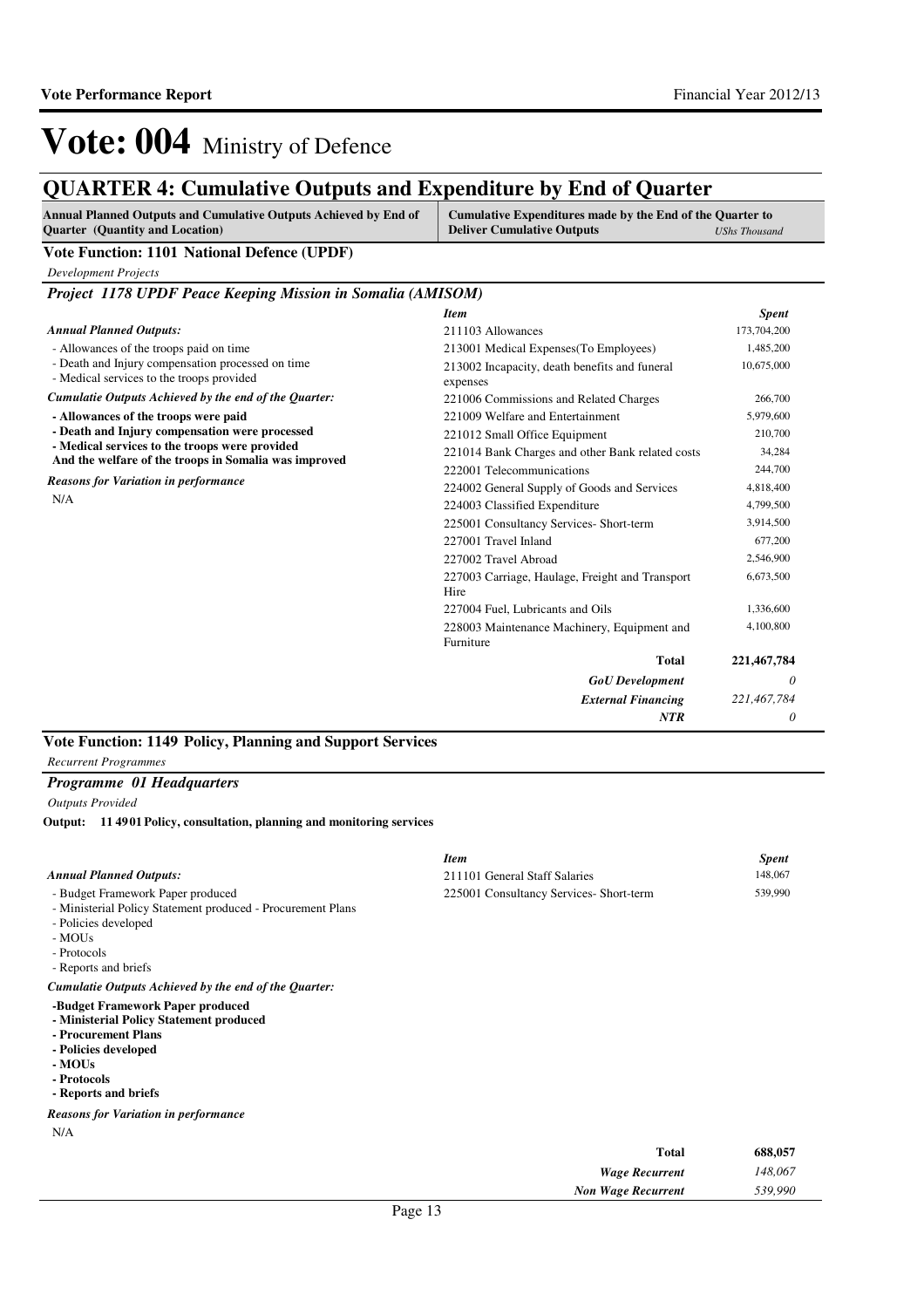## **QUARTER 4: Cumulative Outputs and Expenditure by End of Quarter**

| <b>Annual Planned Outputs and Cumulative Outputs Achieved by End of</b> | Cumulative Expenditures made by the End of the Quarter to |                      |
|-------------------------------------------------------------------------|-----------------------------------------------------------|----------------------|
| <b>Quarter</b> (Quantity and Location)                                  | <b>Deliver Cumulative Outputs</b>                         | <b>UShs Thousand</b> |

#### **Vote Function: 1149 Policy, Planning and Support Services**

*Recurrent Programmes*

| Programme 01 Headquarters                                                |                                                                 |              |
|--------------------------------------------------------------------------|-----------------------------------------------------------------|--------------|
|                                                                          | NTR                                                             | $\theta$     |
| 114902 Ministry Support Services (Finance and Administration)<br>Output: |                                                                 |              |
|                                                                          | <b>Item</b>                                                     | <b>Spent</b> |
| <b>Annual Planned Outputs:</b>                                           | 211101 General Staff Salaries                                   | 758,307      |
| Financial and Human Resources administered                               | 211103 Allowances                                               | 392,941      |
| Cumulatie Outputs Achieved by the end of the Quarter:                    | 213001 Medical Expenses(To Employees)                           | 41,000       |
| <b>Financial and Human Resources administered</b>                        | 221001 Advertising and Public Relations                         | 90,665       |
| <b>Reasons for Variation in performance</b>                              | 221003 Staff Training                                           | 191,257      |
| N/A                                                                      | 221006 Commissions and Related Charges                          | 175,909      |
|                                                                          | 221008 Computer Supplies and IT Services                        | 120,748      |
|                                                                          | 221009 Welfare and Entertainment                                | 362,744      |
|                                                                          | 221011 Printing, Stationery, Photocopying and<br><b>Binding</b> | 164,185      |
|                                                                          | 221012 Small Office Equipment                                   | 204,186      |
|                                                                          | 221016 IFMS Recurrent Costs                                     | 18,576       |
|                                                                          | 222001 Telecommunications                                       | 26,519       |
|                                                                          | 223001 Property Expenses                                        | 33,039       |
|                                                                          | 223002 Rates                                                    | 494,829      |
|                                                                          | 225001 Consultancy Services- Short-term                         | 3,946,565    |
|                                                                          | 227001 Travel Inland                                            | 1,861,071    |
|                                                                          | 227002 Travel Abroad                                            | 2,991,044    |
|                                                                          | 227003 Carriage, Haulage, Freight and Transport<br>Hire         | 520,461      |
|                                                                          | 227004 Fuel, Lubricants and Oils                                | 672,051      |
|                                                                          | 228002 Maintenance - Vehicles                                   | 608,825      |
|                                                                          | 282104 Compensation to 3rd Parties                              | 400,082      |
|                                                                          | <b>Total</b>                                                    | 14,075,002   |
|                                                                          | <b>Wage Recurrent</b>                                           | 758,307      |
|                                                                          | <b>Non Wage Recurrent</b>                                       | 13,316,695   |
|                                                                          | <b>NTR</b>                                                      | $\theta$     |

#### *Programme 04 Internal Audit Department*

*Outputs Provided*

**11 4902 Ministry Support Services (Finance and Administration) Output:**

|                                                       | <b>Item</b>                                              | <b>Spent</b> |
|-------------------------------------------------------|----------------------------------------------------------|--------------|
| <b>Annual Planned Outputs:</b>                        | 211103 Allowances                                        | 15,554       |
| Audit activitities effectively carried out            | 221003 Staff Training                                    | 6,000        |
| Cumulatie Outputs Achieved by the end of the Quarter: | 221006 Commissions and Related Charges                   | 8,000        |
| Audit activitities effectively carried out            | 221009 Welfare and Entertainment                         | 7,200        |
| <b>Reasons for Variation in performance</b><br>N/A    | 221011 Printing, Stationery, Photocopying and<br>Binding | 18,000       |
|                                                       | 221017 Subscriptions                                     | 2,000        |
|                                                       | 222001 Telecommunications                                | 1,080        |
|                                                       | 227001 Travel Inland                                     | 63,240       |
|                                                       | 227004 Fuel, Lubricants and Oils                         | 20,700       |
|                                                       | 228002 Maintenance - Vehicles                            | 15,000       |
|                                                       | <b>Total</b>                                             | 156,774      |
|                                                       | <b>Wage Recurrent</b>                                    | $\theta$     |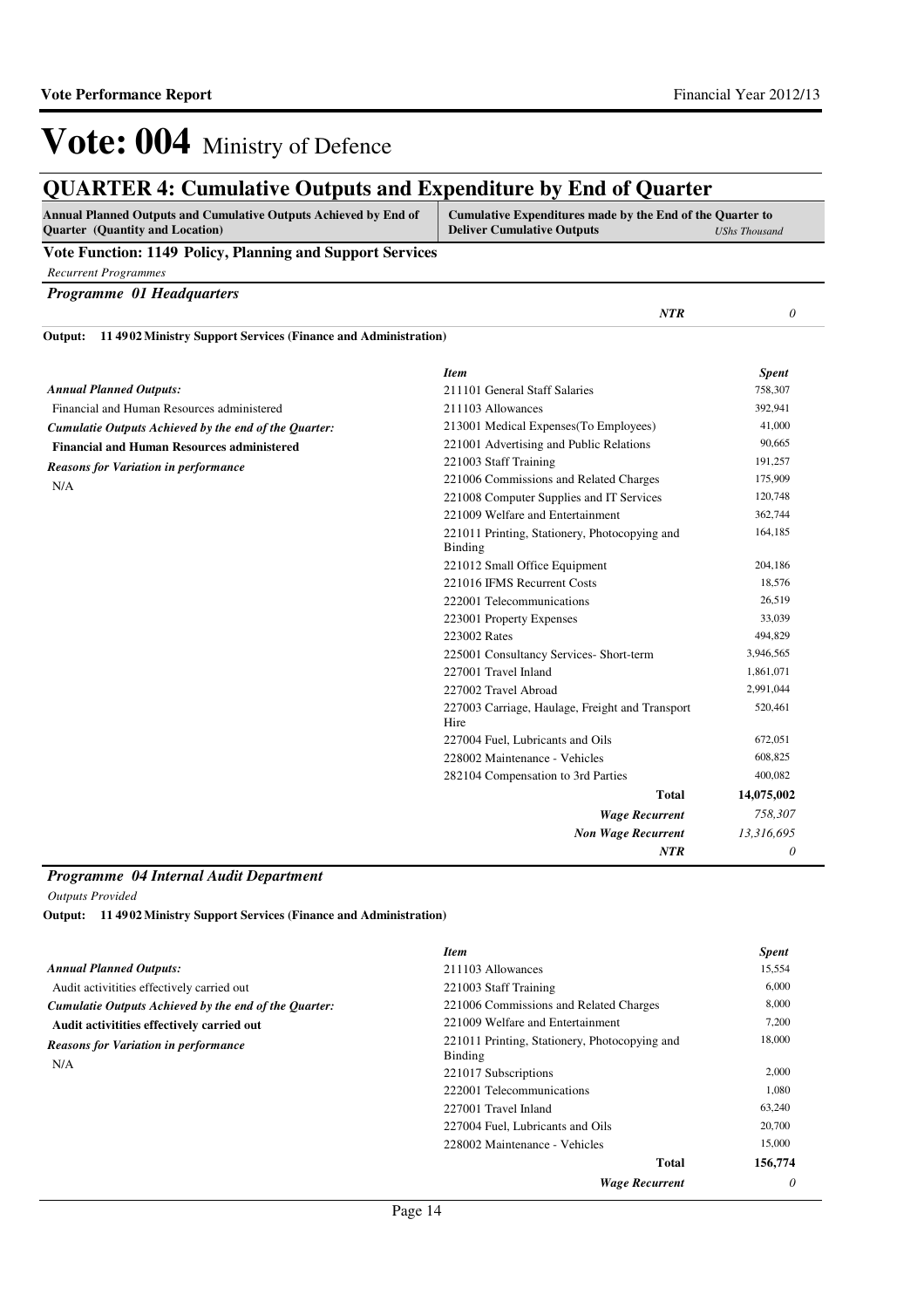## **QUARTER 4: Cumulative Outputs and Expenditure by End of Quarter**

| <b>Annual Planned Outputs and Cumulative Outputs Achieved by End of</b> | Cumulative Expenditures made by the End of the Quarter to |                      |
|-------------------------------------------------------------------------|-----------------------------------------------------------|----------------------|
| <b>Quarter</b> (Quantity and Location)                                  | <b>Deliver Cumulative Outputs</b>                         | <b>UShs Thousand</b> |
|                                                                         |                                                           |                      |

**Vote Function: 1149 Policy, Planning and Support Services**

*Recurrent Programmes*

*Programme 04 Internal Audit Department*

| <b>Non Wage Recurrent</b> | 156,774       |
|---------------------------|---------------|
| <b>NTR</b>                | $\theta$      |
| <b>GRAND TOTAL</b>        | 946,633,999   |
| <b>Wage Recurrent</b>     | 325,050,761   |
| <b>Non Wage Recurrent</b> | 272,914,574   |
| <b>GoU</b> Development    | 103,394,880   |
| <b>External Financing</b> | 245, 273, 784 |
| <b>NTR</b>                | 0             |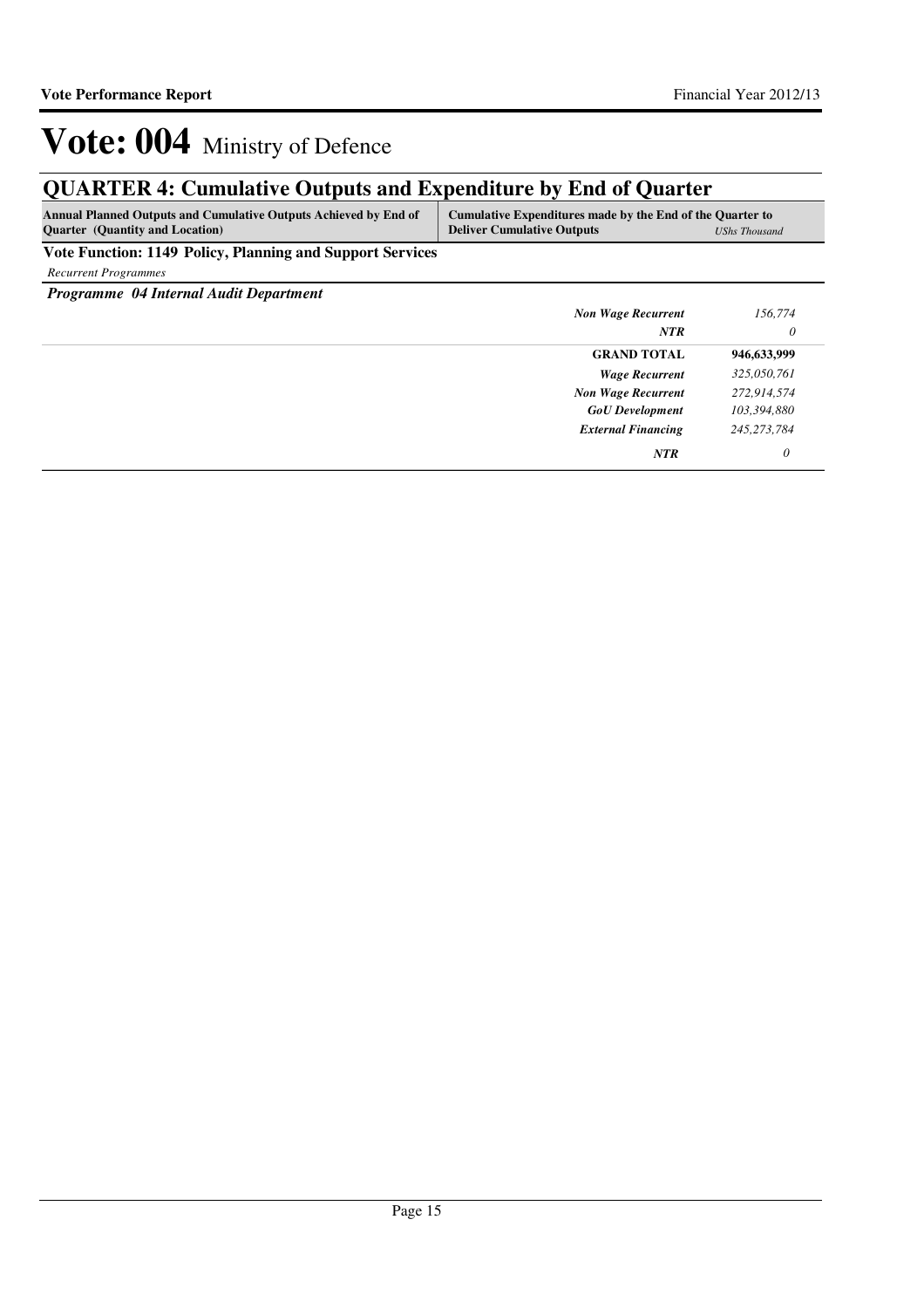## **QUARTER 4: Outputs and Expenditure in Quarter**

| <b>Planned and Actual Outputs in Quarter</b> | <b>Expenditures incurred in the Quarter to deliver outputs</b> |                      |
|----------------------------------------------|----------------------------------------------------------------|----------------------|
| (Quantity and Location)                      |                                                                | <b>UShs Thousand</b> |
| Vote Function: 1101 National Defence (UPDF)  |                                                                |                      |
| <b>Recurrent Programmes</b>                  |                                                                |                      |
| <b>Programme 02 UPDF Land forces</b>         |                                                                |                      |
| <b>Outputs Provided</b>                      |                                                                |                      |
| Output: 11 0102 Logistical support           |                                                                |                      |
|                                              | <b>Item</b>                                                    | <b>Spent</b>         |
| <b>Outputs Planned in Quarter:</b>           | 211101 General Staff Salaries                                  | 1,298,047            |
| Logistics Procured and delivered. These are: | 221009 Welfare and Entertainment                               | 23.535.015           |

| LOGISTICS FTOCUTCU and denveled. These are,                                                                                            | $221009$ wellare and Einertamment               | 23.JJJ.VIJ |
|----------------------------------------------------------------------------------------------------------------------------------------|-------------------------------------------------|------------|
| - Fuel items that is Lubricants, PMS and AGO                                                                                           | 221011 Printing, Stationery, Photocopying and   | 4,112,009  |
| - Food stuffs mainly Posho, beans, meat, rice, water, beefex and other                                                                 | Binding                                         |            |
| items. These food stuffs are mainly hotmeals and Dry Ration                                                                            | 221012 Small Office Equipment                   | 8,582      |
| - Clothing Items <i>i.e</i> CAMO Bdu, Boots, ponchos, mosquito nets, berets,                                                           | 222001 Telecommunications                       | 912,834    |
| belts, vests and other items.                                                                                                          | 223005 Electricity                              | 972,385    |
| - Office equipment<br>- Telecommunication items and services (All signal and communication                                             |                                                 | 970,208    |
|                                                                                                                                        | 223006 Water                                    |            |
| services and requirements provided)                                                                                                    | 223007 Other Utilities- (fuel, gas, f           | 40,294     |
| - Utilities (Electricity and water) paid for and provided<br>- Maintenance of vehiclesitems and services that is spareparts, tyres and | 225001 Consultancy Services- Short-term         | 168,450    |
| servicing of vehicles                                                                                                                  | 227001 Travel Inland                            | 1,056,771  |
| <b>Actual Outputs Achieved in Quarter:</b>                                                                                             | 227002 Travel Abroad                            | 11,455     |
|                                                                                                                                        | 227003 Carriage, Haulage, Freight and Transport | 219,829    |
| Logistics Procured and delivered. These are;                                                                                           | Hire                                            |            |
| - Fuel items that is Lubricants, PMS and AGO                                                                                           | 227004 Fuel, Lubricants and Oils                | 7,644,571  |
| - Food stuffs mainly Posho, beans, meat, rice, water, beefex and other                                                                 |                                                 | 123,624    |
| items. These food stuffs are mainly hotmeals and Dry Ration                                                                            | 228001 Maintenance - Civil                      |            |
| - Clothing Items i.e CAMO Bdu, Boots, ponchos, mosquito nets, berets,                                                                  | 228002 Maintenance - Vehicles                   | 1,313,213  |
| belts, vests and other items.                                                                                                          | <b>Total</b>                                    | 42,387,287 |
| - Office equipment                                                                                                                     |                                                 | 1,298,047  |
| - Telecommunication items and services (All signal and                                                                                 | <b>Wage Recurrent</b>                           |            |
| communication services and requirements provided)                                                                                      | <b>Non Wage Recurrent</b>                       | 41,089,240 |
| - Utilities (Electricity and water) paid for and provided                                                                              | <b>NTR</b>                                      | 0          |

**11 0103 Other areas (Legal, CISM and Bank Charges) Output:**

|                                                          | <b>Item</b>                            | <b>Spent</b> |
|----------------------------------------------------------|----------------------------------------|--------------|
| <b>Outputs Planned in Ouarter:</b>                       | 211101 General Staff Salaries          | 136,165      |
| Legal services provided and CISM contribution paid.      | 221006 Commissions and Related Charges | 218,479      |
| <b>Actual Outputs Achieved in Ouarter:</b>               | 221017 Subscriptions                   | 5,752        |
| Legal services were provided and CISM contribution paid. |                                        |              |
| <b>Reasons for Variation in performance</b>              |                                        |              |
| N/A                                                      |                                        |              |

| 360,396 | <b>Total</b>              |
|---------|---------------------------|
| 136,165 | <b>Wage Recurrent</b>     |
| 224,231 | <b>Non Wage Recurrent</b> |
|         | NTR                       |
|         |                           |

#### **11 0104 Classified UPDF support/ Capability consolidation Output:**

|                                                                              | <b>Item</b>                   | <b>Spent</b> |
|------------------------------------------------------------------------------|-------------------------------|--------------|
| <b>Outputs Planned in Ouarter:</b>                                           | 211101 General Staff Salaries | 156,335      |
| Assorted Strategic weapons systems acquired and information gathered         | 211103 Allowances             | 1,414,783    |
| <b>Actual Outputs Achieved in Ouarter:</b>                                   | 224003 Classified Expenditure | 32,550,596   |
| Assorted Strategic weapons systems were acquired and information<br>gathered |                               |              |
| <b>Reasons for Variation in performance</b>                                  |                               |              |
| N/A                                                                          |                               |              |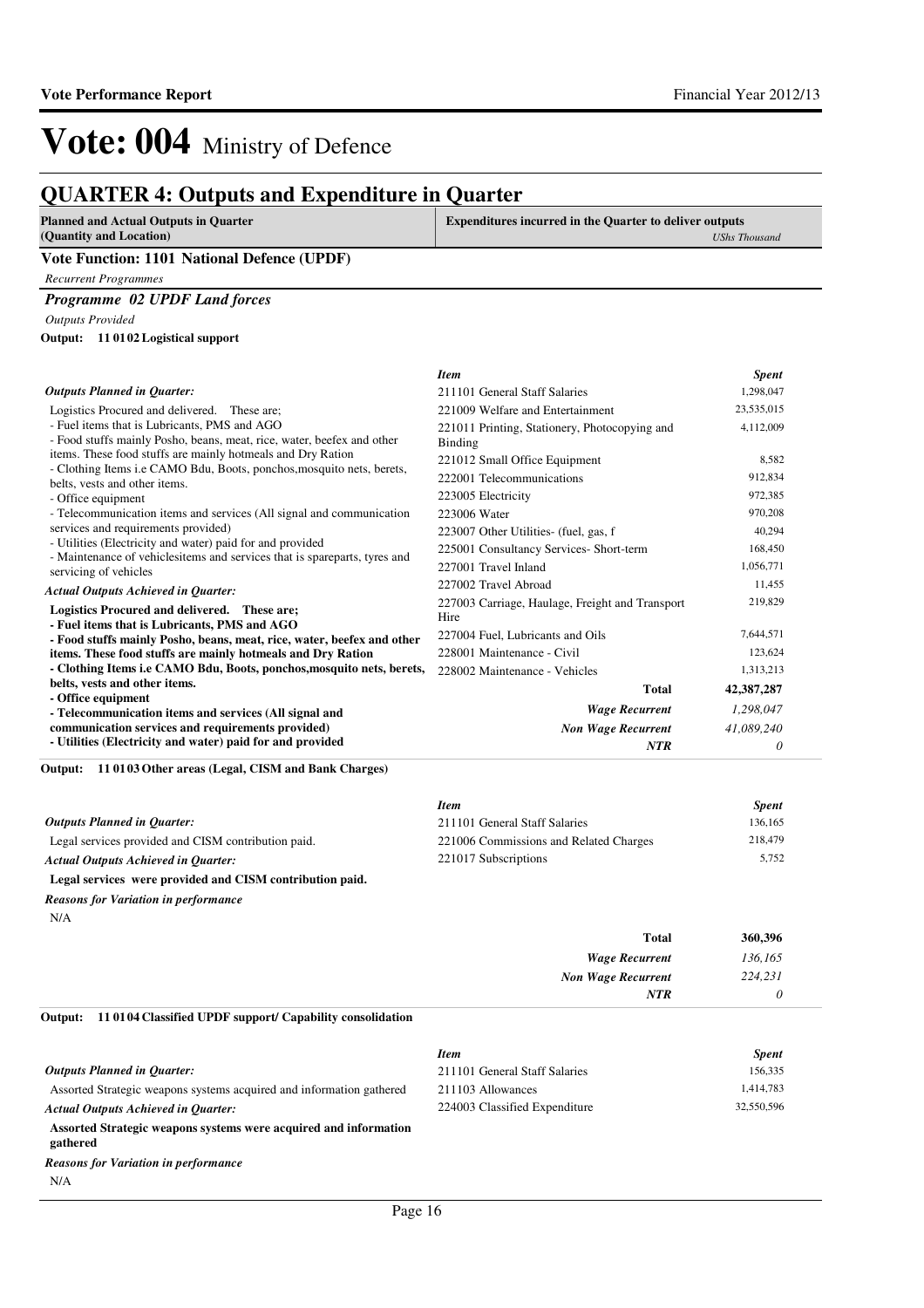## **QUARTER 4: Outputs and Expenditure in Quarter**

| Planned and Actual Outputs in Quarter       | <b>Expenditures incurred in the Quarter to deliver outputs</b> |  |
|---------------------------------------------|----------------------------------------------------------------|--|
| (Quantity and Location)                     | UShs Thousand                                                  |  |
| Vote Function: 1101 National Defence (UPDF) |                                                                |  |

*Recurrent Programmes*

*Programme 02 UPDF Land forces*

|                                                                                                                                                                                                     | Total<br><b>Wage Recurrent</b><br><b>Non Wage Recurrent</b>                        | 34,121,714         |
|-----------------------------------------------------------------------------------------------------------------------------------------------------------------------------------------------------|------------------------------------------------------------------------------------|--------------------|
|                                                                                                                                                                                                     |                                                                                    | 156,335            |
|                                                                                                                                                                                                     |                                                                                    | 33,965,380         |
|                                                                                                                                                                                                     | <b>NTR</b>                                                                         | 0                  |
| 110105 Force welfare<br>Output:                                                                                                                                                                     |                                                                                    |                    |
|                                                                                                                                                                                                     | <b>Item</b>                                                                        | <b>Spent</b>       |
| <b>Outputs Planned in Quarter:</b>                                                                                                                                                                  | 211101 General Staff Salaries                                                      | 76,987,438         |
| Monthly Strength Return Report<br>Quarterly Medical/Health Status Report<br>Requisite Food items procured and distributed                                                                           | 213001 Medical Expenses (To Employees)<br>224001 Medical and Agricultural supplies | 113,659<br>588,293 |
| <b>Actual Outputs Achieved in Quarter:</b>                                                                                                                                                          |                                                                                    |                    |
| - 03months salry was paid on time<br>- Medical services including drugs from NMS were provided<br>adequately<br>- Formal Education was provided as planned in the 2nd qtr to the<br>troops children |                                                                                    |                    |
| <b>Reasons for Variation in performance</b>                                                                                                                                                         |                                                                                    |                    |
| N/A                                                                                                                                                                                                 |                                                                                    |                    |
|                                                                                                                                                                                                     | <b>Total</b>                                                                       | 77,689,389         |
|                                                                                                                                                                                                     | <b>Wage Recurrent</b>                                                              | 76,987,438         |
|                                                                                                                                                                                                     | <b>Non Wage Recurrent</b>                                                          | 701,952            |
|                                                                                                                                                                                                     | <b>NTR</b>                                                                         | $\theta$           |
| Output:<br>11 0106 Train to enhance combat readiness                                                                                                                                                |                                                                                    |                    |
|                                                                                                                                                                                                     | <b>Item</b>                                                                        | <b>Spent</b>       |
| <b>Outputs Planned in Quarter:</b>                                                                                                                                                                  | 211101 General Staff Salaries                                                      | 1,294,834          |
| UPDF local and international training programme implemented                                                                                                                                         | 221003 Staff Training                                                              | 1,736,714          |
| <b>Actual Outputs Achieved in Quarter:</b>                                                                                                                                                          |                                                                                    |                    |
| 4th qtr UPDF local and international training programme<br>implemented                                                                                                                              |                                                                                    |                    |
| Reasons for Variation in performance                                                                                                                                                                |                                                                                    |                    |
| N/A                                                                                                                                                                                                 |                                                                                    |                    |
|                                                                                                                                                                                                     | <b>Total</b>                                                                       | 3,031,548          |
|                                                                                                                                                                                                     | <b>Wage Recurrent</b>                                                              | 1,294,834          |
|                                                                                                                                                                                                     | <b>Non Wage Recurrent</b>                                                          | 1,736,714          |
|                                                                                                                                                                                                     | NTR                                                                                | $\theta$           |
| Programme 03 UPDF Airforce                                                                                                                                                                          |                                                                                    |                    |
| <b>Outputs Provided</b>                                                                                                                                                                             |                                                                                    |                    |
| Output: 11 0102 Logistical support                                                                                                                                                                  |                                                                                    |                    |
|                                                                                                                                                                                                     |                                                                                    |                    |
|                                                                                                                                                                                                     | <b>Item</b>                                                                        | <b>Spent</b>       |
| <b>Outputs Planned in Quarter:</b>                                                                                                                                                                  | 211101 General Staff Salaries                                                      | 122,377            |
| Aircrafts refurbished, maintained and operated                                                                                                                                                      | 221009 Welfare and Entertainment                                                   | 134,430            |
| Actual Outnuts Achieved in Quarter.                                                                                                                                                                 | 221011 Printing, Stationery, Photoconving and                                      | 30,925             |

**- Utlised fuel**  $N/\Delta$ *Reasons for Variation in performance*

*Actual Outputs Achieved in Quarter:*

**- Aircrafts were refurbished, maintained and operated**

Binding

221011 Printing, Stationery, Photocopying and

227001 Travel Inland 84,904 227002 Travel Abroad 82,334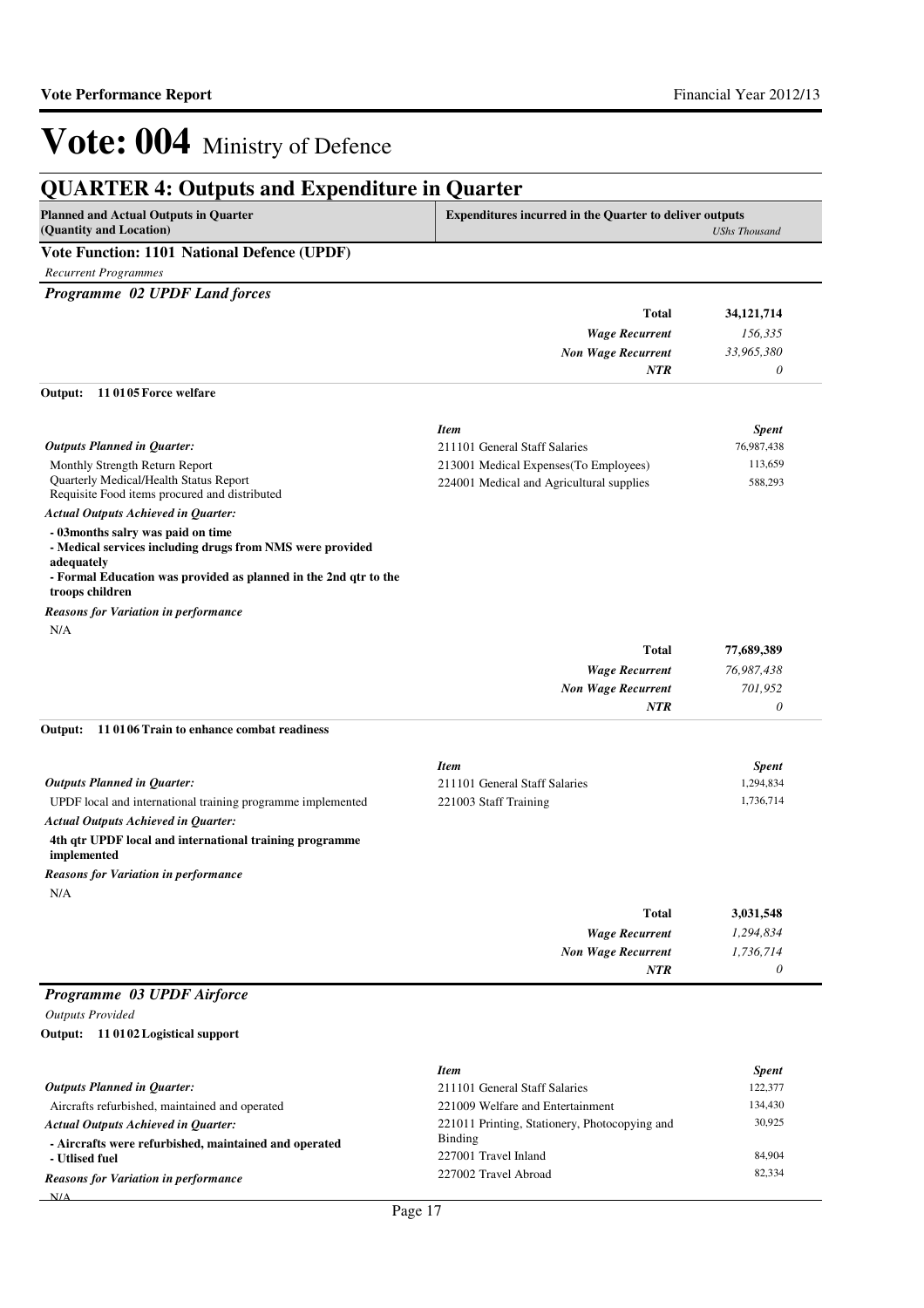## **QUARTER 4: Outputs and Expenditure in Quarter**

| <b>Planned and Actual Outputs in Quarter</b><br>(Quantity and Location)                               | <b>Expenditures incurred in the Quarter to deliver outputs</b><br><b>UShs Thousand</b> |              |
|-------------------------------------------------------------------------------------------------------|----------------------------------------------------------------------------------------|--------------|
| <b>Vote Function: 1101 National Defence (UPDF)</b>                                                    |                                                                                        |              |
| <b>Recurrent Programmes</b>                                                                           |                                                                                        |              |
| Programme 03 UPDF Airforce                                                                            |                                                                                        |              |
|                                                                                                       | 227004 Fuel, Lubricants and Oils                                                       | 11,467,082   |
|                                                                                                       | 228002 Maintenance - Vehicles                                                          | 4,050,683    |
|                                                                                                       | <b>Total</b>                                                                           | 15,972,734   |
|                                                                                                       | <b>Wage Recurrent</b>                                                                  | 122,377      |
|                                                                                                       | <b>Non Wage Recurrent</b>                                                              | 15,850,358   |
|                                                                                                       | NTR                                                                                    | 0            |
| 110105 Force welfare<br>Output:                                                                       |                                                                                        |              |
|                                                                                                       | <b>Item</b>                                                                            | <b>Spent</b> |
| <b>Outputs Planned in Quarter:</b>                                                                    | 211101 General Staff Salaries                                                          | 1,032,102    |
| Airforce personnel paid allowances on time                                                            | 211103 Allowances                                                                      | 38,040       |
| - Implement annual medical workplan                                                                   | 213002 Incapacity, death benefits and funeral                                          | 14,899       |
| <b>Actual Outputs Achieved in Quarter:</b>                                                            | expenses                                                                               |              |
| - Airforce personnel were paid allowances on time<br>-4th quarter annual medical workplan implemented | 224001 Medical and Agricultural supplies                                               | 12,300       |
| <b>Reasons for Variation in performance</b>                                                           |                                                                                        |              |
| N/A                                                                                                   |                                                                                        |              |
|                                                                                                       | <b>Total</b>                                                                           | 1,097,341    |
|                                                                                                       | <b>Wage Recurrent</b>                                                                  | 1,032,102    |
|                                                                                                       | <b>Non Wage Recurrent</b>                                                              | 65,239       |
|                                                                                                       | <b>NTR</b>                                                                             | 0            |
| 110106 Train to enhance combat readiness<br>Output:                                                   |                                                                                        |              |
|                                                                                                       | <b>Item</b>                                                                            | <b>Spent</b> |
| <b>Outputs Planned in Quarter:</b>                                                                    | 211101 General Staff Salaries                                                          | 61,172       |
| Pilots and other technical staff trained as per UPDAF Trg Program.                                    | 221003 Staff Training                                                                  | 311,284      |
| <b>Actual Outputs Achieved in Quarter:</b>                                                            |                                                                                        |              |
| Trained Pilots and other technical staff as per 4th qtr training<br>Program                           |                                                                                        |              |
| <b>Reasons for Variation in performance</b>                                                           |                                                                                        |              |
| N/A                                                                                                   |                                                                                        |              |
|                                                                                                       | <b>Total</b>                                                                           | 372,456      |
|                                                                                                       | <b>Wage Recurrent</b>                                                                  | 61,172       |
|                                                                                                       | <b>Non Wage Recurrent</b>                                                              | 311,284      |
|                                                                                                       | NTR                                                                                    | 0            |
| <b>Development Projects</b>                                                                           |                                                                                        |              |
| Project 0023 Defence Equipment Project                                                                |                                                                                        |              |
| <b>Capital Purchases</b>                                                                              |                                                                                        |              |
| Output: 11 0171 Acquisition of Land by Government                                                     |                                                                                        |              |
|                                                                                                       | <b>Item</b>                                                                            | <b>Spent</b> |
| <b>Outputs Planned in Quarter:</b>                                                                    | 311101 Land                                                                            | 272,086      |
| Land acquired and secured                                                                             |                                                                                        |              |
| <b>Actual Outputs Achieved in Quarter:</b>                                                            |                                                                                        |              |
| Continued surveying and titling of Ministry's land                                                    |                                                                                        |              |

*Reasons for Variation in performance*

N/A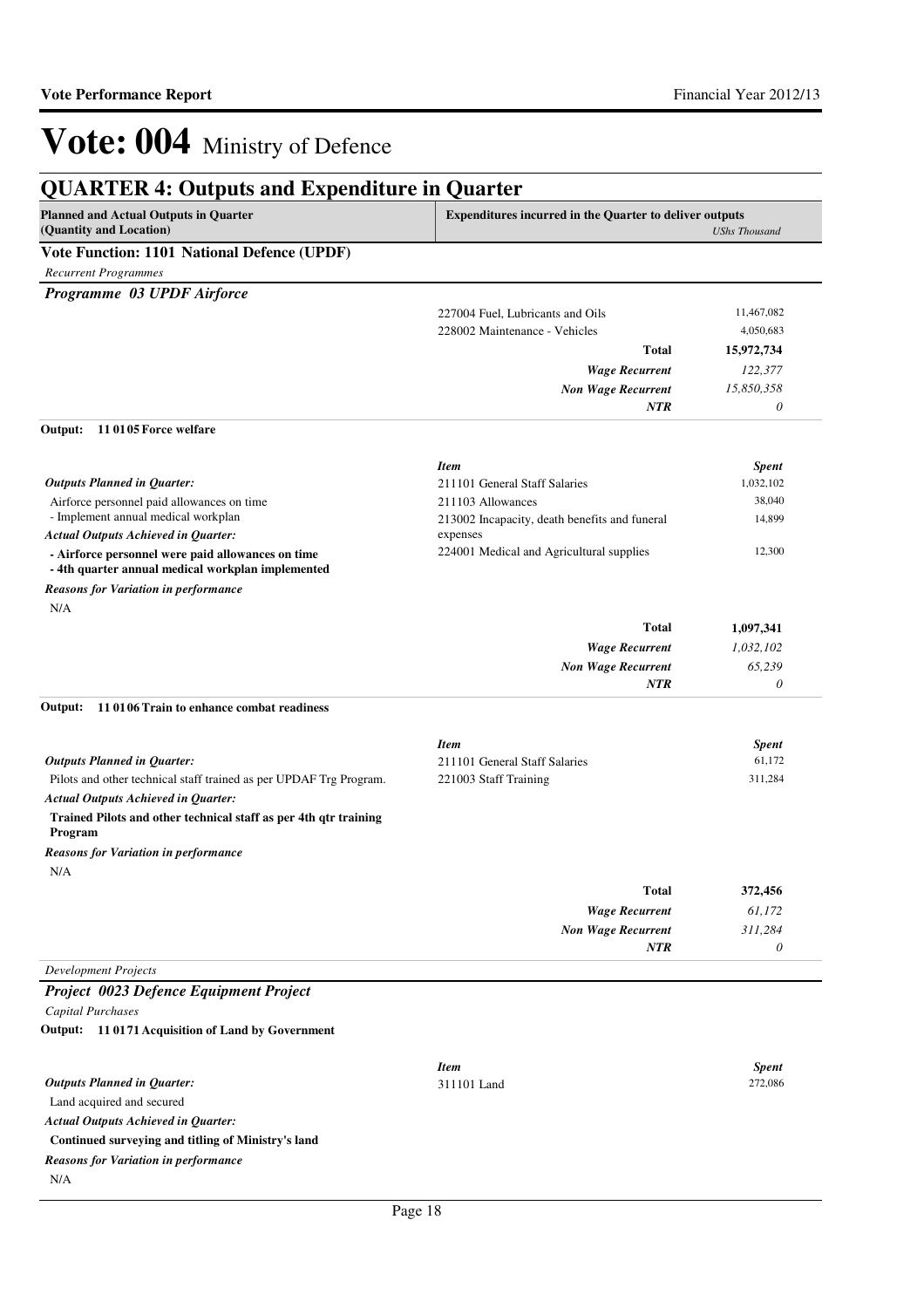| <b>QUARTER 4: Outputs and Expenditure in Quarter</b>                           |                                                         |                       |
|--------------------------------------------------------------------------------|---------------------------------------------------------|-----------------------|
| <b>Planned and Actual Outputs in Quarter</b><br>(Quantity and Location)        | Expenditures incurred in the Quarter to deliver outputs | <b>UShs Thousand</b>  |
| Vote Function: 1101 National Defence (UPDF)                                    |                                                         |                       |
| <b>Development Projects</b>                                                    |                                                         |                       |
| Project 0023 Defence Equipment Project                                         |                                                         |                       |
|                                                                                | <b>Total</b>                                            | 272,086               |
|                                                                                | <b>GoU</b> Development                                  | 272,086               |
|                                                                                | <b>External Financing</b>                               | 0                     |
|                                                                                | NTR                                                     | 0                     |
| 11 0172 Government Buildings and Administrative Infrastructure<br>Output:      |                                                         |                       |
|                                                                                | <b>Item</b>                                             | <b>Spent</b>          |
| <b>Outputs Planned in Quarter:</b>                                             | 231002 Residential Buildings                            | 4,473,653             |
| At least 5 projects completed (DSIIP).                                         |                                                         |                       |
| <b>Actual Outputs Achieved in Quarter:</b>                                     |                                                         |                       |
| <b>Continued implementing DSIIP</b>                                            |                                                         |                       |
| <b>Reasons for Variation in performance</b>                                    |                                                         |                       |
| N/A                                                                            |                                                         |                       |
|                                                                                | <b>Total</b>                                            | 4,473,653             |
|                                                                                | <b>GoU</b> Development                                  | 4,473,653             |
|                                                                                | <b>External Financing</b>                               | 0                     |
|                                                                                | <b>NTR</b>                                              | $\boldsymbol{\theta}$ |
| 11 0175 Purchase of Motor Vehicles and Other Transport Equipment<br>Output:    |                                                         |                       |
|                                                                                | <b>Item</b>                                             | <b>Spent</b>          |
| <b>Outputs Planned in Quarter:</b>                                             | 231004 Transport Equipment                              | 1,795,637             |
| Command Vehicle Hire-Purhase<br>Facility Serviced.                             |                                                         |                       |
| <b>Actual Outputs Achieved in Quarter:</b>                                     |                                                         |                       |
| Settled outstanding obligations, procured car tools and transport<br>Equipment |                                                         |                       |
| <b>Reasons for Variation in performance</b>                                    |                                                         |                       |
| N/A                                                                            |                                                         |                       |
|                                                                                | <b>Total</b>                                            | 1,795,637             |
|                                                                                | <b>GoU</b> Development                                  | 1,795,637             |
|                                                                                | <b>External Financing</b>                               | $\theta$              |
| 11 0177 Purchase of Specialised Machinery & Equipment<br>Output:               | NTR                                                     | $\boldsymbol{\theta}$ |
|                                                                                |                                                         |                       |
|                                                                                | <b>Item</b>                                             | <b>Spent</b>          |
| <b>Outputs Planned in Quarter:</b>                                             | 231005 Machinery and Equipment                          | 20,787,776            |
| Assorted Machinery and Equipment procured and maintained                       |                                                         |                       |
| <b>Actual Outputs Achieved in Quarter:</b>                                     |                                                         |                       |
| Acquired an assortment of machinery and Equipment for Signal and<br>medical    |                                                         |                       |
| <b>Reasons for Variation in performance</b>                                    |                                                         |                       |
| N/A                                                                            |                                                         |                       |
|                                                                                | <b>Total</b>                                            | 20,787,776            |
|                                                                                | <b>GoU</b> Development                                  | 20,787,776            |
|                                                                                | <b>External Financing</b>                               | 0                     |
|                                                                                | <b>NTR</b>                                              | $\boldsymbol{\theta}$ |

#### **Output: 11 0178 Purchase of Office and Residential Furniture and Fittings**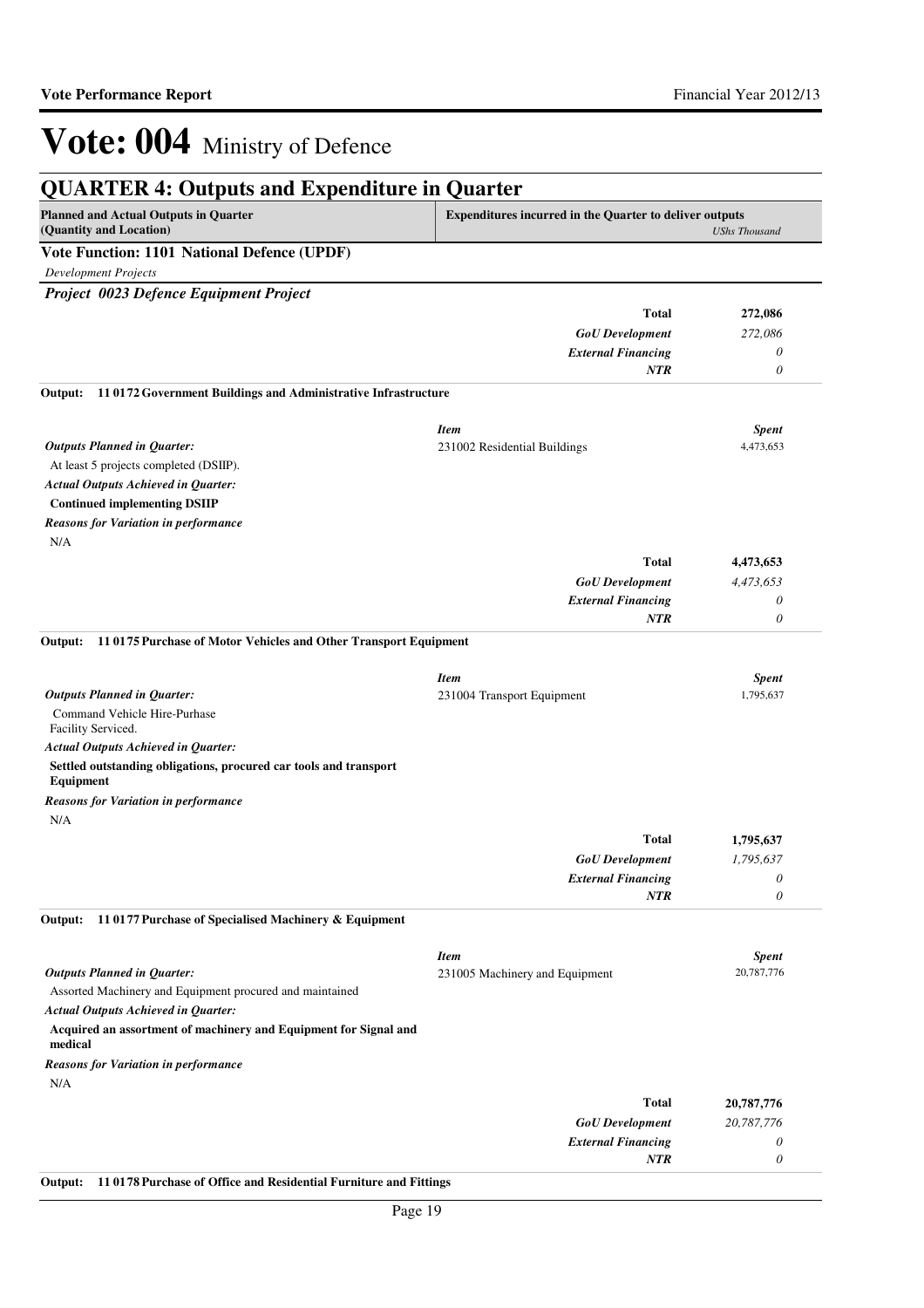| <b>QUARTER 4: Outputs and Expenditure in Quarter</b>                                  |                                                                |                            |
|---------------------------------------------------------------------------------------|----------------------------------------------------------------|----------------------------|
| <b>Planned and Actual Outputs in Quarter</b><br>(Quantity and Location)               | <b>Expenditures incurred in the Quarter to deliver outputs</b> | <b>UShs Thousand</b>       |
| <b>Vote Function: 1101 National Defence (UPDF)</b>                                    |                                                                |                            |
| <b>Development Projects</b>                                                           |                                                                |                            |
| Project 0023 Defence Equipment Project                                                |                                                                |                            |
|                                                                                       | <b>Item</b>                                                    | <b>Spent</b>               |
| <b>Outputs Planned in Quarter:</b>                                                    | 231006 Furniture and Fixtures                                  | 109,048                    |
| Seven Middle Level Offices furnished                                                  |                                                                |                            |
| <b>Actual Outputs Achieved in Quarter:</b>                                            |                                                                |                            |
| Bought office furniture for different offices ant a cost of 38m/=                     |                                                                |                            |
| <b>Reasons for Variation in performance</b>                                           |                                                                |                            |
| N/A                                                                                   |                                                                |                            |
|                                                                                       | <b>Total</b>                                                   | 109,048                    |
|                                                                                       | <b>GoU</b> Development                                         | 109,048                    |
|                                                                                       | <b>External Financing</b>                                      | 0                          |
|                                                                                       | NTR                                                            | 0                          |
|                                                                                       |                                                                |                            |
| Project 1178 UPDF Peace Keeping Mission in Somalia (AMISOM)                           |                                                                |                            |
| <b>Capital Purchases</b>                                                              |                                                                |                            |
| Output: 11 0172 Government Buildings and Administrative Infrastructure                |                                                                |                            |
|                                                                                       |                                                                |                            |
| <b>Outputs Planned in Quarter:</b>                                                    | <b>Item</b><br>231002 Residential Buildings                    | <b>Spent</b><br>17,703,400 |
| Airforce Infrastracture embarked on                                                   |                                                                |                            |
| <b>Actual Outputs Achieved in Quarter:</b>                                            |                                                                |                            |
| Airforce Infrastracture was embarked on                                               |                                                                |                            |
|                                                                                       |                                                                |                            |
| <b>Reasons for Variation in performance</b>                                           |                                                                |                            |
| N/A                                                                                   |                                                                |                            |
|                                                                                       | <b>Total</b>                                                   | 17,703,400                 |
|                                                                                       | <b>GoU</b> Development                                         | 0                          |
|                                                                                       | <b>External Financing</b>                                      | 17,703,400                 |
|                                                                                       | <b>NTR</b>                                                     | 0                          |
| 110175 Purchase of Motor Vehicles and Other Transport Equipment<br>Output:            |                                                                |                            |
|                                                                                       | <b>Item</b>                                                    | <b>Spent</b>               |
| <b>Outputs Planned in Ouarter:</b>                                                    | 231004 Transport Equipment                                     | 6,102,600                  |
| Vehicles procured to support the AMISOM operation                                     |                                                                |                            |
| <b>Actual Outputs Achieved in Quarter:</b>                                            |                                                                |                            |
| Vehicles were procured to support the AMISOM operation. Payment<br>process is ongoing |                                                                |                            |
| <b>Reasons for Variation in performance</b>                                           |                                                                |                            |
|                                                                                       |                                                                |                            |
| N/A                                                                                   |                                                                |                            |
|                                                                                       | <b>Total</b>                                                   |                            |
|                                                                                       | <b>GoU</b> Development                                         | 0                          |
|                                                                                       | <b>External Financing</b>                                      | 6,102,600<br>6,102,600     |

*Outputs Provided* **Output: 11 0102 Logistical support**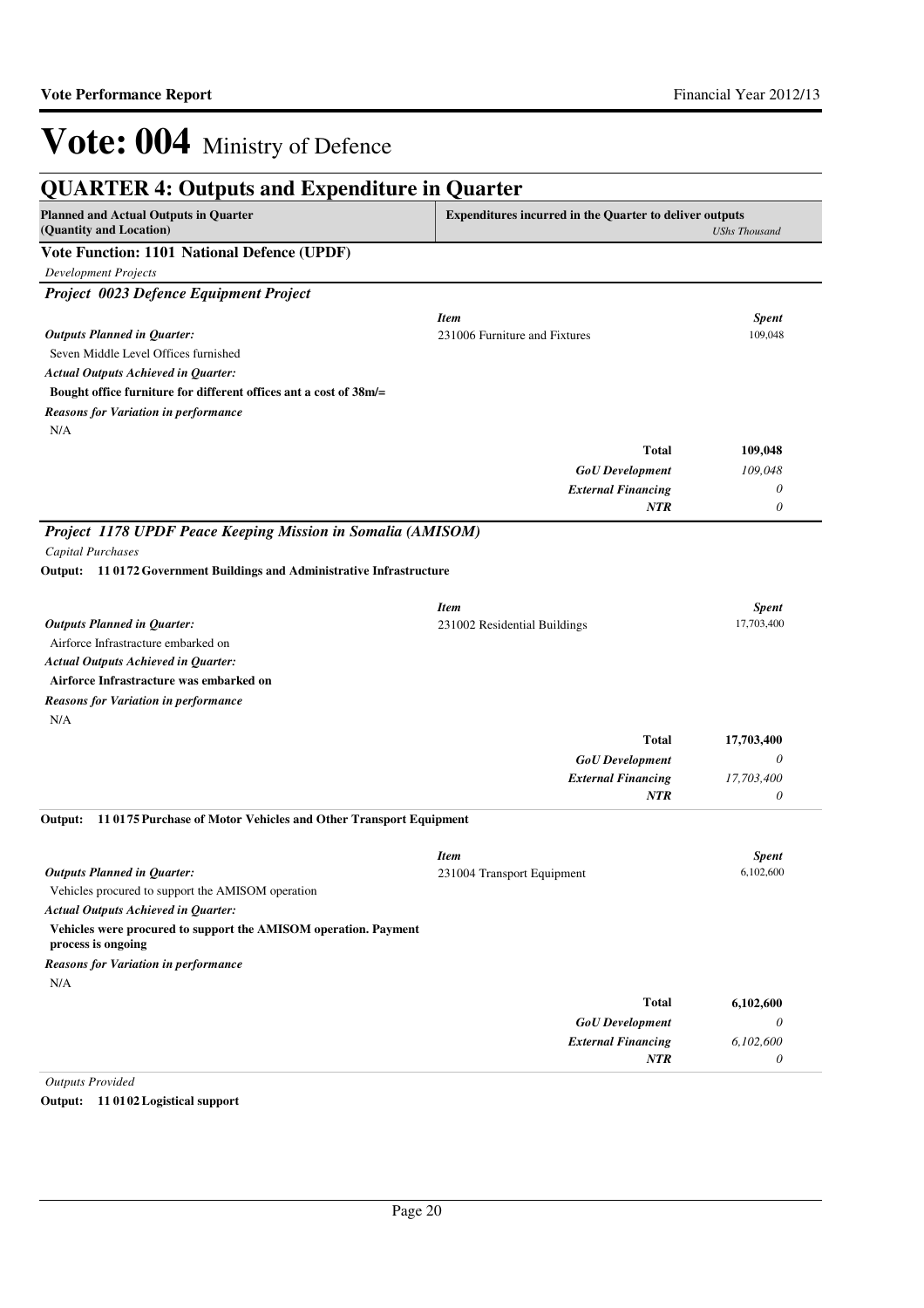| <b>Planned and Actual Outputs in Quarter</b>                  | <b>Expenditures incurred in the Quarter to deliver outputs</b> |                      |
|---------------------------------------------------------------|----------------------------------------------------------------|----------------------|
| (Quantity and Location)                                       |                                                                | <b>UShs Thousand</b> |
| Vote Function: 1101 National Defence (UPDF)                   |                                                                |                      |
| <b>Development Projects</b>                                   |                                                                |                      |
| Project 1178 UPDF Peace Keeping Mission in Somalia (AMISOM)   |                                                                |                      |
| <b>Outputs Planned in Quarter:</b>                            |                                                                |                      |
| Logistically sustain the troops in AMISOM                     |                                                                |                      |
| <b>Actual Outputs Achieved in Quarter:</b>                    |                                                                |                      |
| Logistically sustained the troops in AMISOM                   |                                                                |                      |
| <b>Reasons for Variation in performance</b>                   |                                                                |                      |
| N/A                                                           |                                                                |                      |
|                                                               | <b>Total</b>                                                   | $\bf{0}$             |
|                                                               | <b>GoU</b> Development                                         | 0                    |
|                                                               | <b>External Financing</b>                                      | 0                    |
|                                                               | <b>NTR</b>                                                     | 0                    |
| 11 0103 Other areas (Legal, CISM and Bank Charges)<br>Output: |                                                                |                      |
|                                                               |                                                                |                      |
| <b>Outputs Planned in Ouarter:</b>                            |                                                                |                      |
| <b>Bank Charges Paid</b>                                      |                                                                |                      |
| <b>Actual Outputs Achieved in Quarter:</b>                    |                                                                |                      |
| <b>Bank Charges Paid</b>                                      |                                                                |                      |
| <b>Reasons for Variation in performance</b>                   |                                                                |                      |
| N/A                                                           |                                                                |                      |

| Total                     |          |
|---------------------------|----------|
| <b>GoU</b> Development    | $\prime$ |
| <b>External Financing</b> |          |
| <b>NTR</b>                |          |

#### **11 0104 Classified UPDF support/ Capability consolidation Output:**

*Outputs Planned in Quarter:*

Capability consolidated, generated and Maintained

*Actual Outputs Achieved in Quarter:*

#### **Capability was consolidated, generated and Maintained in the Mission**

**area**

*Reasons for Variation in performance*

N/A

| <b>Total</b>              |  |
|---------------------------|--|
| <b>GoU</b> Development    |  |
| <b>External Financing</b> |  |
| NTR                       |  |

#### **11 0105 Force welfare Output:**

|                                                                                                | <b>Item</b>                                               | <b>Spent</b> |
|------------------------------------------------------------------------------------------------|-----------------------------------------------------------|--------------|
| <b>Outputs Planned in Quarter:</b>                                                             | 211103 Allowances                                         | 173,704,200  |
| - Allowances of the troops paid on time                                                        | 213001 Medical Expenses (To Employees)                    | 1,485,200    |
| - Death and Injury compensation processed on time<br>- Medical services to the troops provided | 213002 Incapacity, death benefits and funeral<br>expenses | 10,675,000   |
| <b>Actual Outputs Achieved in Ouarter:</b>                                                     | 221006 Commissions and Related Charges                    | 266,700      |
| - Allowances of the troops were paid                                                           | 221009 Welfare and Entertainment                          | 5,979,600    |
| - Death and Injury compensation were processed                                                 |                                                           |              |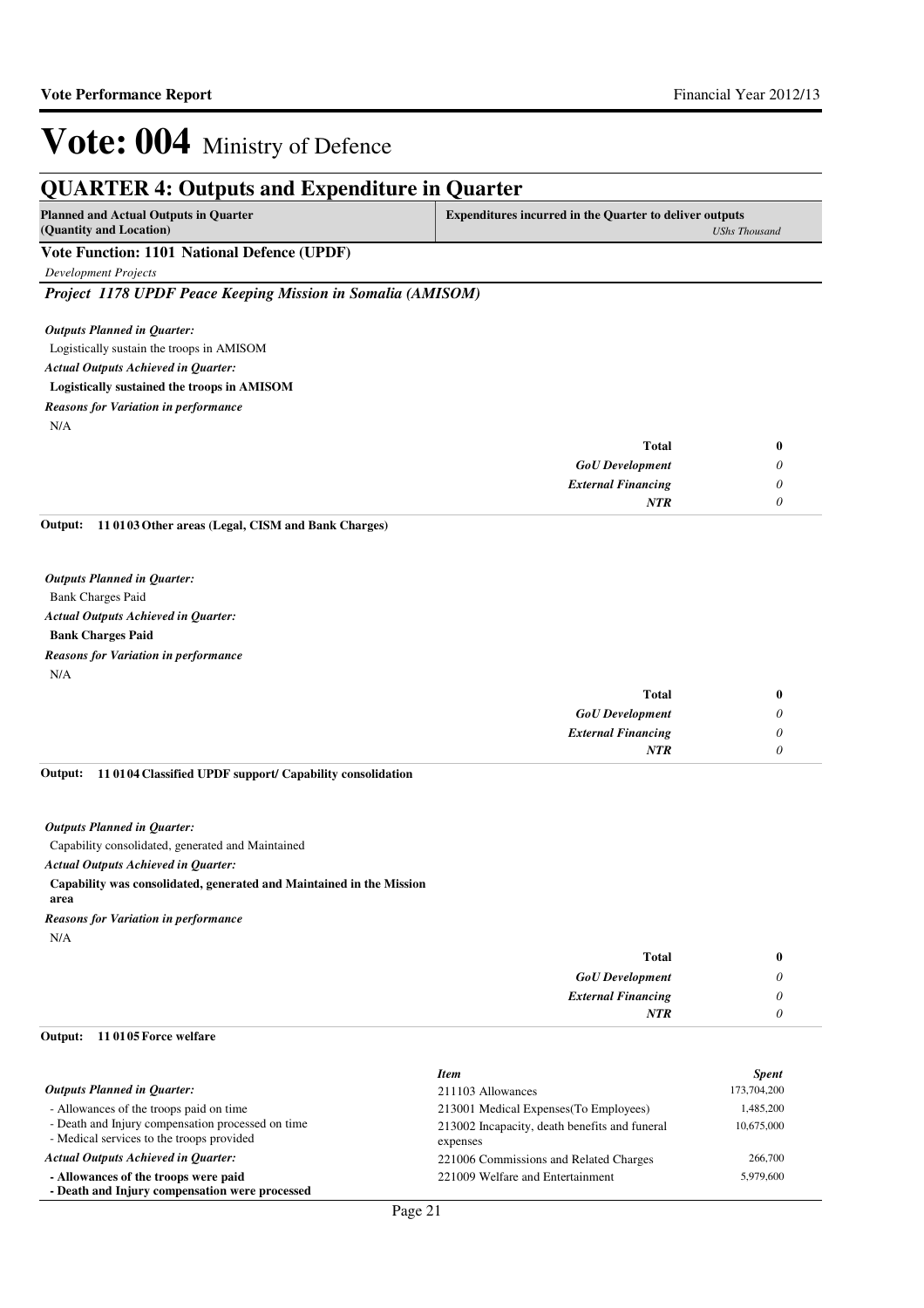## **QUARTER 4: Outputs and Expenditure in Quarter**

| <b>Planned and Actual Outputs in Quarter</b>                |                                                          | <b>Expenditures incurred in the Quarter to deliver outputs</b> |  |
|-------------------------------------------------------------|----------------------------------------------------------|----------------------------------------------------------------|--|
| (Quantity and Location)                                     |                                                          | <b>UShs Thousand</b>                                           |  |
| <b>Vote Function: 1101 National Defence (UPDF)</b>          |                                                          |                                                                |  |
| <b>Development Projects</b>                                 |                                                          |                                                                |  |
| Project 1178 UPDF Peace Keeping Mission in Somalia (AMISOM) |                                                          |                                                                |  |
| - Medical services to the troops were provided              | 221012 Small Office Equipment                            | 210,700                                                        |  |
| And the welfare of the troops in Somalia was improved       | 221014 Bank Charges and other Bank related costs         | 34,284                                                         |  |
| <b>Reasons for Variation in performance</b>                 | 222001 Telecommunications                                | 244,700                                                        |  |
| N/A                                                         | 224002 General Supply of Goods and Services              | 4,818,400                                                      |  |
|                                                             | 224003 Classified Expenditure                            | 4,799,500                                                      |  |
|                                                             | 225001 Consultancy Services- Short-term                  | 3,914,500                                                      |  |
|                                                             | 227001 Travel Inland                                     | 677,200                                                        |  |
|                                                             | 227002 Travel Abroad                                     | 2,546,900                                                      |  |
|                                                             | 227003 Carriage, Haulage, Freight and Transport<br>Hire  | 6,673,500                                                      |  |
|                                                             | 227004 Fuel, Lubricants and Oils                         | 1,336,600                                                      |  |
|                                                             | 228003 Maintenance Machinery, Equipment and<br>Furniture | 4,100,800                                                      |  |
|                                                             | <b>Total</b>                                             | 221,467,784                                                    |  |
|                                                             | <b>GoU</b> Development                                   | 0                                                              |  |
|                                                             | <b>External Financing</b>                                | 221,467,784                                                    |  |
|                                                             | <b>NTR</b>                                               | 0                                                              |  |

*Recurrent Programmes*

#### *Programme 01 Headquarters*

*Outputs Provided*

**11 4901 Policy, consultation, planning and monitoring services Output:**

|                                                                                                                                                             | <b>Item</b>                             | <b>Spent</b> |
|-------------------------------------------------------------------------------------------------------------------------------------------------------------|-----------------------------------------|--------------|
| <b>Outputs Planned in Ouarter:</b>                                                                                                                          | 211101 General Staff Salaries           | 95.279       |
| Quarterly M&E reports.<br><b>Ouarterly Budget Performance reports.</b><br><b>Budget Estimates.</b><br>Ministerial Policy Statement (MPS).                   | 225001 Consultancy Services- Short-term | 139,894      |
| <b>Actual Outputs Achieved in Ouarter:</b>                                                                                                                  |                                         |              |
| <b>Quarterly M&amp;E reports.</b><br><b>Ouarterly Budget Performance reports.</b><br><b>Budget Estimates.</b><br><b>Ministerial Policy Statement (MPS).</b> |                                         |              |
| $\mathbf{r}$ $\mathbf{r}$ $\mathbf{r}$ $\mathbf{r}$ $\mathbf{r}$ $\mathbf{r}$ $\mathbf{r}$                                                                  |                                         |              |

N/A *Reasons for Variation in performance*

| <b>Total</b>              | 235,173 |
|---------------------------|---------|
| <b>Wage Recurrent</b>     | 95,279  |
| <b>Non Wage Recurrent</b> | 139,894 |
| NTR                       |         |

**11 4902 Ministry Support Services (Finance and Administration) Output:**

|                                                 | <b>Item</b>                             | <b>Spent</b> |
|-------------------------------------------------|-----------------------------------------|--------------|
| <b>Outputs Planned in Ouarter:</b>              | 211101 General Staff Salaries           | 133,516      |
| Monthly Pay change Reports(3).                  | 211103 Allowances                       | 100.038      |
| <b>Ouarterly Financial Performance Report.</b>  | 213001 Medical Expenses (To Employees)  | 10,359       |
| <b>Ouarterly Procurement compliance Report.</b> | 221001 Advertising and Public Relations | 26,974       |
| Staff Appraisal Reports (All Staff)             | 221003 Staff Training                   | 102,393      |
| <b>Actual Outputs Achieved in Ouarter:</b>      | 221006 Commissions and Related Charges  | 52,927       |
| Monthly Pay change Reports(3).                  |                                         |              |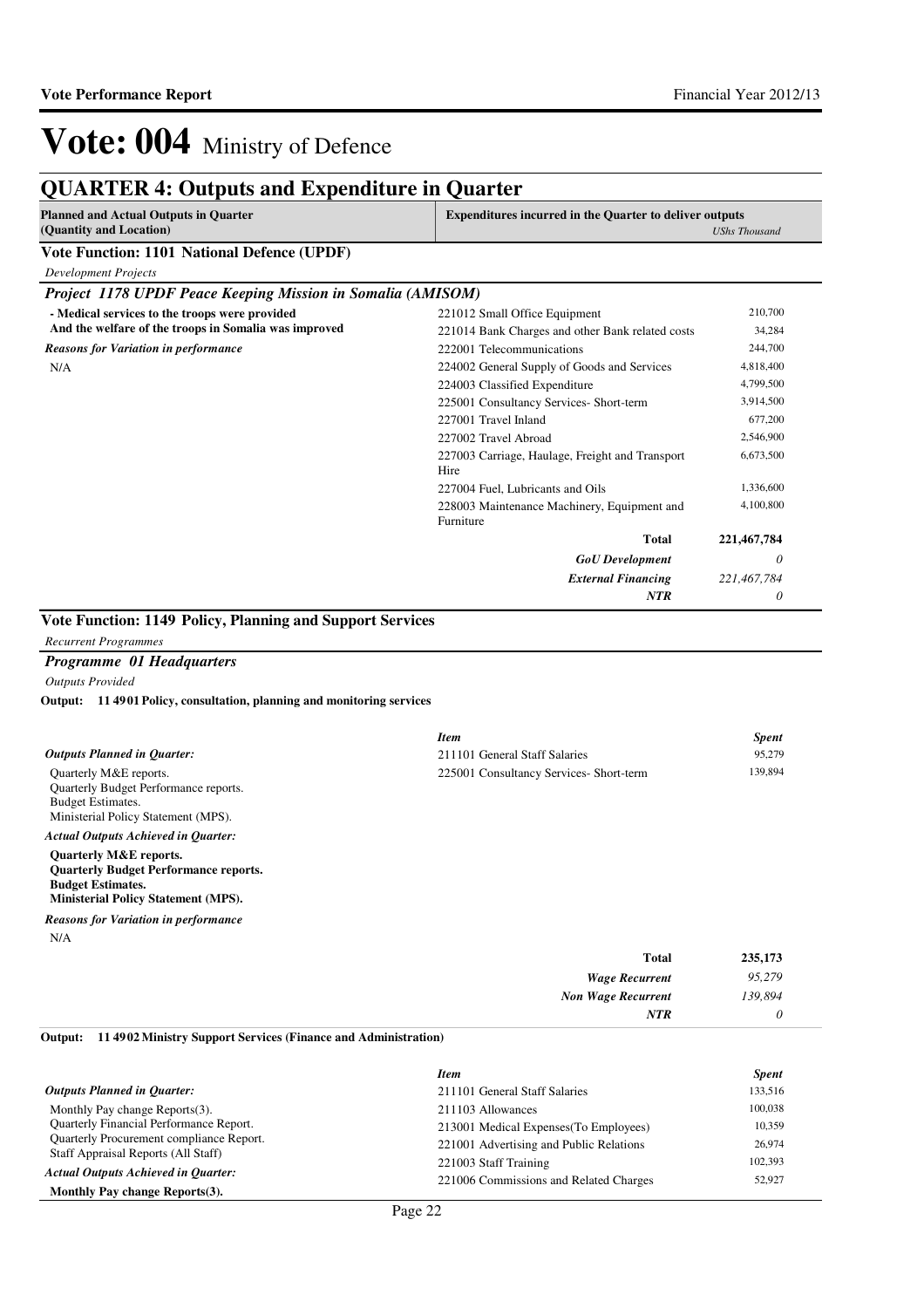## **QUARTER 4: Outputs and Expenditure in Quarter**

| <b>Planned and Actual Outputs in Quarter</b> | <b>Expenditures incurred in the Quarter to deliver outputs</b> |
|----------------------------------------------|----------------------------------------------------------------|
| (Quantity and Location)                      | UShs Thousand                                                  |

#### **Vote Function: 1149 Policy, Planning and Support Services**

| <b>Recurrent Programmes</b>                     |                                                         |           |
|-------------------------------------------------|---------------------------------------------------------|-----------|
| Programme 01 Headquarters                       |                                                         |           |
| <b>Quarterly Financial Performance Report.</b>  | 221008 Computer Supplies and IT Services                | 33,828    |
| <b>Quarterly Procurement compliance Report.</b> | 221009 Welfare and Entertainment                        | 92,215    |
| <b>Staff Appraisal Reports (All Staff)</b>      | 221011 Printing, Stationery, Photocopying and           | 53,365    |
| <b>Reasons for Variation in performance</b>     | Binding                                                 |           |
| N/A                                             | 221012 Small Office Equipment                           | 51,986    |
|                                                 | 221016 IFMS Recurrent Costs                             | 4.644     |
|                                                 | 222001 Telecommunications                               | 8,370     |
|                                                 | 223001 Property Expenses                                | 9,055     |
|                                                 | 223002 Rates                                            | 129,385   |
|                                                 | 225001 Consultancy Services- Short-term                 | 987,060   |
|                                                 | 227001 Travel Inland                                    | 468,327   |
|                                                 | 227002 Travel Abroad                                    | 353,063   |
|                                                 | 227003 Carriage, Haulage, Freight and Transport<br>Hire | 132,154   |
|                                                 | 227004 Fuel. Lubricants and Oils                        | 168,013   |
|                                                 | 228002 Maintenance - Vehicles                           | 169,338   |
|                                                 | 282104 Compensation to 3rd Parties                      | 53,336    |
|                                                 | <b>Total</b>                                            | 3,140,345 |
|                                                 | <b>Wage Recurrent</b>                                   | 133,516   |
|                                                 | <b>Non Wage Recurrent</b>                               | 3,006,829 |
|                                                 | <b>NTR</b>                                              | 0         |

#### *Programme 04 Internal Audit Department*

*Outputs Provided*

**11 4902 Ministry Support Services (Finance and Administration) Output:**

|                                             | <b>Item</b>                                              | <b>Spent</b>  |
|---------------------------------------------|----------------------------------------------------------|---------------|
| <b>Outputs Planned in Quarter:</b>          | 211103 Allowances                                        | 6,161         |
| Audit activitities effectively carried out  | 221003 Staff Training                                    | 1,500         |
| <b>Actual Outputs Achieved in Quarter:</b>  | 221006 Commissions and Related Charges                   | 2,000         |
| Audit activitities effectively carried out  | 221009 Welfare and Entertainment                         | 1,800         |
| <b>Reasons for Variation in performance</b> | 221011 Printing, Stationery, Photocopying and<br>Binding | 4,500         |
| N/A                                         | 221017 Subscriptions                                     | 500           |
|                                             | 222001 Telecommunications                                | 730           |
|                                             | 227001 Travel Inland                                     | 17,060        |
|                                             | 227004 Fuel, Lubricants and Oils                         | 10,350        |
|                                             | 228002 Maintenance - Vehicles                            | 3,750         |
|                                             | <b>Total</b>                                             | 48,351        |
|                                             | <b>Wage Recurrent</b>                                    | 0             |
|                                             | <b>Non Wage Recurrent</b>                                | 48,351        |
|                                             | <b>NTR</b>                                               | 0             |
|                                             | <b>GRAND TOTAL</b>                                       | 451,168,718   |
|                                             | <b>Wage Recurrent</b>                                    | 81,317,263    |
|                                             | <b>Non Wage Recurrent</b>                                | 97,139,471    |
|                                             | <b>GoU</b> Development                                   | 27,438,200    |
|                                             | <b>External Financing</b>                                | 245, 273, 784 |
|                                             | <b>NTR</b>                                               | 0             |